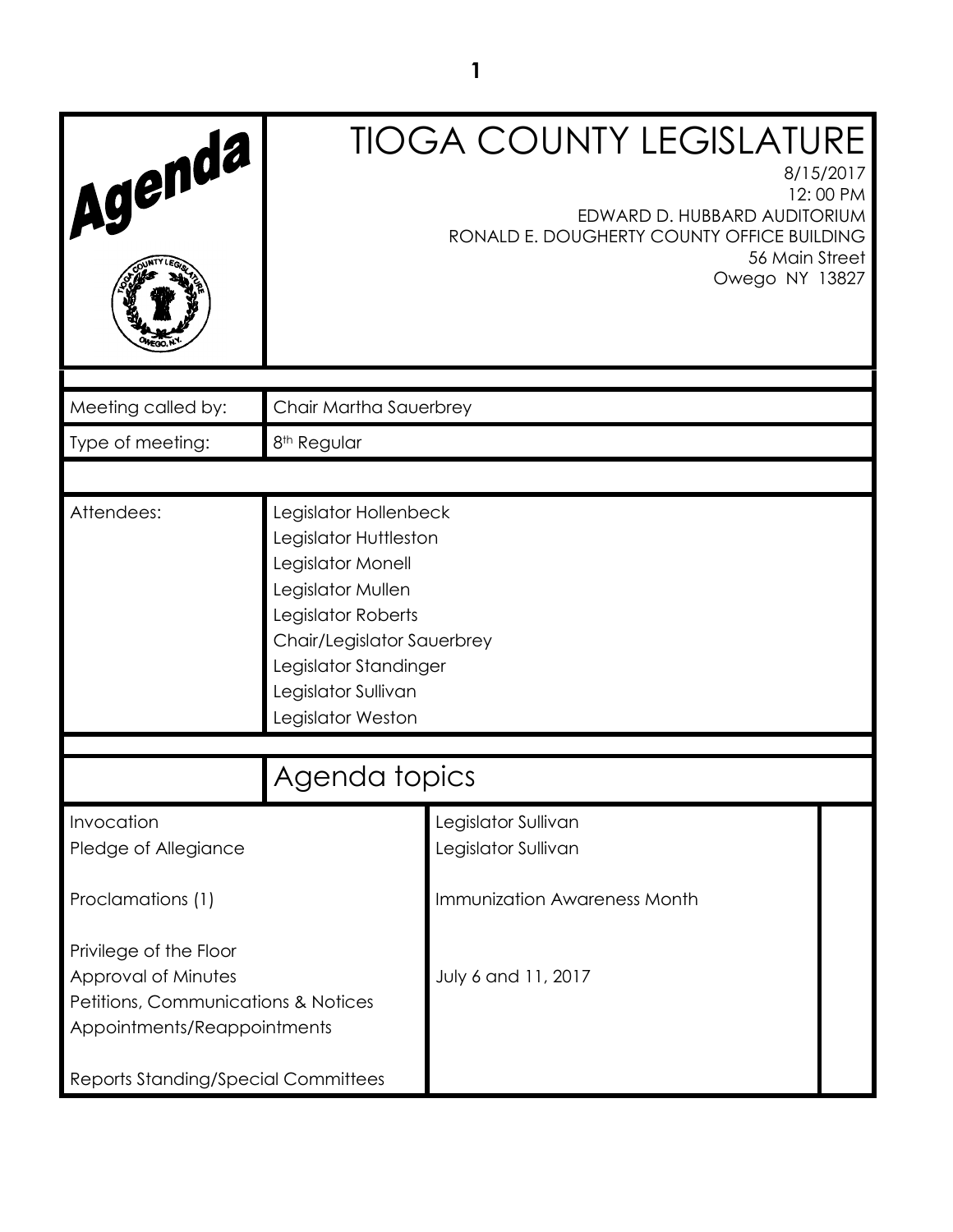| <b>RESOLUTIONS:</b> | 1. Resolution Urging Governor Cuomo and the New York State<br>Legislature to advance funding and expedite completion of<br>the "Daniel Patrick Moynihan" Interstate 86 Projects in<br>Broome, Delaware, Sullivan, Tioga and Orange Counties |
|---------------------|---------------------------------------------------------------------------------------------------------------------------------------------------------------------------------------------------------------------------------------------|
|                     | 2. SEQRA Consideration for New York State Office of Parks,<br>Recreation and Historic Preservation 2017-2018 Snowmobile<br>Trails Grant-In-Aid Program, Phase II Application                                                                |
|                     | 3. Authorize Extension of Curbside Recycling Contract                                                                                                                                                                                       |
|                     | 4. Authorize Contract with Lady of Lourdes for Tioga PACT                                                                                                                                                                                   |
|                     | Program Health & Human Services Departments                                                                                                                                                                                                 |
|                     | Purchase/Contract<br>Mobile<br>5. Authorize<br>for<br>Content<br>Management Solution for Child Welfare Services Software<br>with Northwoods                                                                                                 |
|                     | 6. Award Bid for Pennsylvania Avenue Pavement Rehabilitation                                                                                                                                                                                |
|                     | 7. Award Bid for Sabin Road Pavement Rehabilitation                                                                                                                                                                                         |
|                     | 8. Award Bid for West River Drive Pavement Rehabilitation                                                                                                                                                                                   |
|                     | 9. Authorize to hold joint auction with Broome County                                                                                                                                                                                       |
|                     | 10. Fund Sheriff's Grant - NYS Police Traffic Services Grant                                                                                                                                                                                |
|                     | 11. Fund Sheriff's Grant - NYS WM 2015 SLETPP Grant Fund                                                                                                                                                                                    |
|                     | 12. Fund Sheriff's Grant - NYS WM 2016 SLETPP Grant Fund                                                                                                                                                                                    |
|                     | 13. Appropriation of Funds Public Health                                                                                                                                                                                                    |
|                     | 14. Authorization to Apply for Grant Public Health                                                                                                                                                                                          |
|                     | 15. Adopt Bylaws Local Emergency Planning Committee (LEPC)<br><b>Emergency Management</b>                                                                                                                                                   |
|                     | 16. Adopt Local Law No. 3 of 2017-Wireless Communications<br>Surcharges                                                                                                                                                                     |
|                     | 17. Authorize the sale of county owned property located in the<br>Town of Owego to Harold H. Gaylord & Claudia A. Gaylord                                                                                                                   |
|                     | 18. Authorize the sale of county owned property located in the<br>Town of Barton to Judy A. Foote                                                                                                                                           |
|                     | 19. Authorize the sale of county owned property located in the<br>Town of Barton to John Sampson & Patricia Janhonen                                                                                                                        |
|                     | 20. Authorize the sale of county owned property located in the<br>Town of Owego to Christopher Tyler                                                                                                                                        |
|                     | 21. Authorize the sale of county owned property located in the<br>Town of Owego to the Apalachin Fire Department                                                                                                                            |
|                     | 22. Create and Fill Seasonal Social Welfare Examiner Position<br>and Seasonal Office Specialist I Positions for the HEAP<br>Program Department of Social Services                                                                           |
|                     | 23. Authorize Donation of Vacation Days or Compensatory Time<br>(Sheriff's Office)                                                                                                                                                          |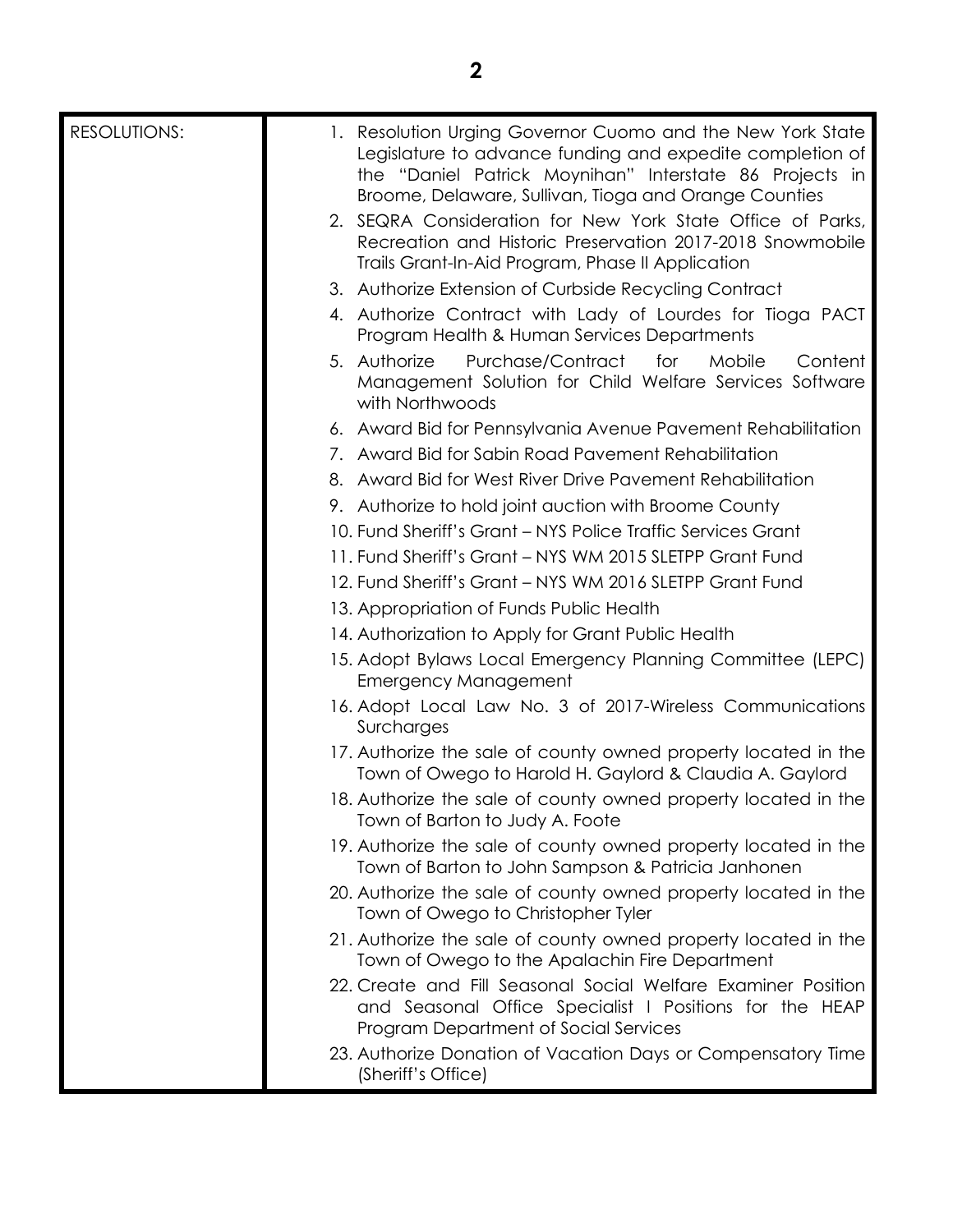#### **COUNTY OF TIOGA EXECUTIVE PROCLAMATION**

WHEREAS: August is National Immunization Awareness Month with immunizations representing one of the greatest public health accomplishments of the 20<sup>th</sup> century; and

WHEREAS: Vaccines give parents the safe, proven power to protect their children from serious diseases by following the recommended immunization schedule – giving their child the vaccines they need, when they need them; and

WHEREAS: Child care facilities, preschool programs, schools and colleges are prone to outbreaks of infectious diseases due to poor hand washing, not covering coughs, and other factors such as interacting in crowed environments; and

WHEREAS: When a child comes down with a disease such as whooping cough or the flu, they may miss several days of school while recovering and a parent may have to miss work or other important obligations; and

WHEREAS: Vaccines are an important part of a healthy pregnancy and allows the mother to pass some protection on to her baby. Women should be up to date on their vaccinations before becoming pregnant and should receive vaccines against both flu and whooping cough during pregnancy; and

WHEREAS: All adults should get vaccines to protect their health. Even healthy adults can become seriously ill and pass diseases on to others. Everyone should have their vaccination needs assessed at their primary care provider's office; therefore

The TIOGA COUNTY LEGISLATURE, County of Tioga, does hereby proclaim the month of August 2017 as:

## **IMMUNIZATION AWARENESS MONTH**

and urges the citizens of our County to educate themselves on the recommended vaccines for themselves and their children to prevent the spread of preventable diseases.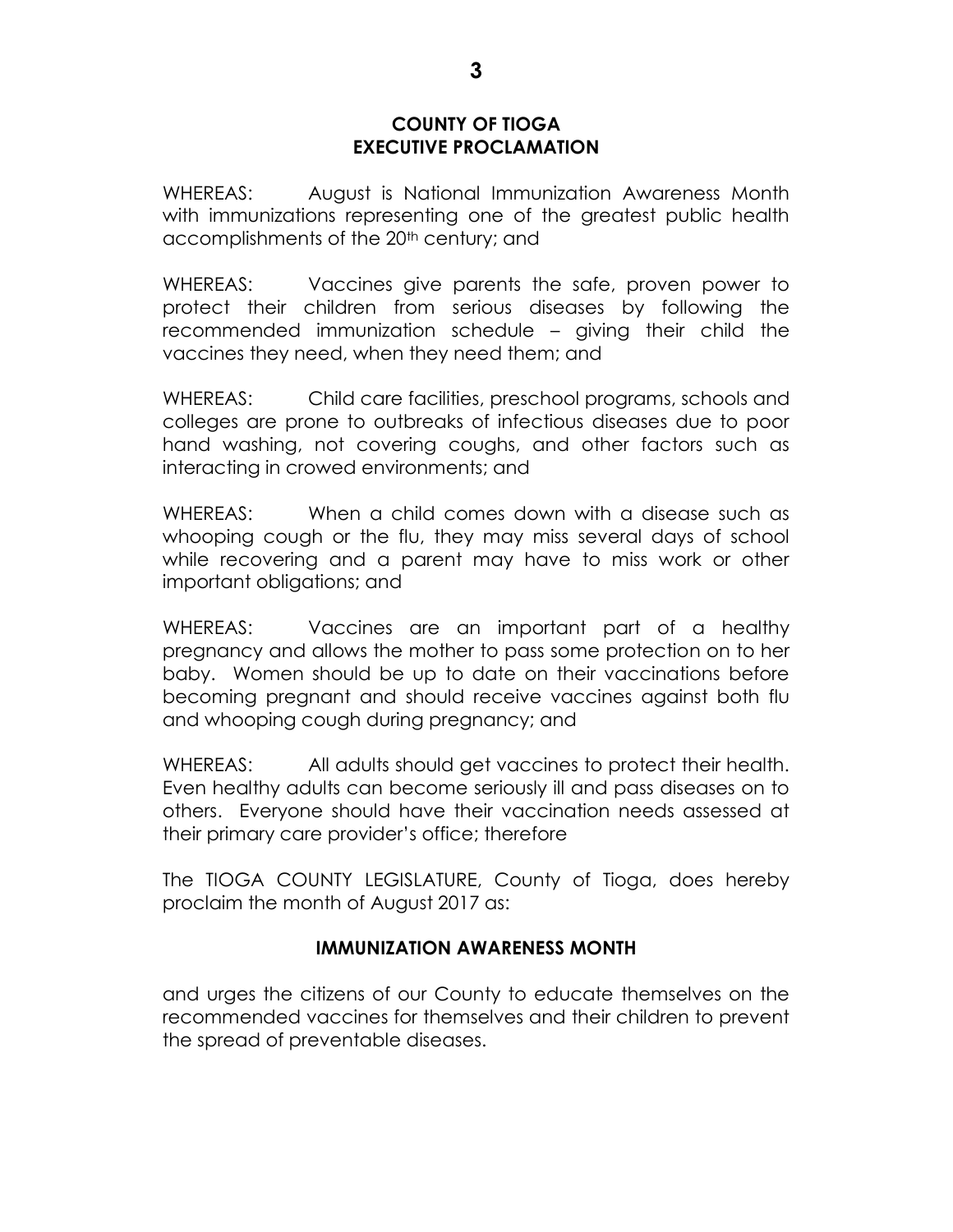REFERRED TO: LEGISLATIVE WORKSESSION

RESOLUTION NO. –17 RESOLUTION URGING GOVERNOR CUOMO AND THE NEW YORK STATE LEGISLATURE TO ADVANCE FUNDING AND EXPEDITE COMPLETION OF THE "DANIEL PATRICK MOYNIHAN" INTERSTATE 86 PROJECTS IN BROOME, DELAWARE, SULLIVAN, TIOGA AND ORANGE COUNTIES

WHEREAS: Former Governor Pataki committed to a ten-to-twelve year construction program to complete the Route 17 conversion to Interstate 86 ("I-86") beginning with the first designation (177 miles Chemung County West to Pennsylvania) on December 3, 1999; and

WHEREAS: The designation of New York State Route 17 to I-86 provides a superhighway with connection to every Interstate Highway located within New York State and Interstate Highways leading into Pennsylvania; and

WHEREAS: The upgrade and designation of Route 17 as I'86 will make the region more competitive and able to attract substantial growth in business, industry, and tourism as well as improve the safety of the traveling public; and

WHEREAS: The New York I-86 Economic Development Benefit Study, issued in January 2000, which was widely accepted and quoted at all levels of government, called for an aggressive eight-year construction period that would result in a 3.2-billion-dollar direct economic benefit to communities along the I-86 Highway Corridor once the conversion has been completed; and

WHEREAS: With proper funding and resources (Fast Track/Design Build) for the remaining projects in Broome, Delaware, Tioga, Sullivan and Orange Counties, the conversion of Route 17 to I-86 could be completed many years sooner than on the present schedule providing vast economic benefits to the Hudson Valley, Southern Tier, and Western New York regions and would yield significant economic benefits for the nation by facilitating national freight flows, reducing travel times, improving safety, enhancing access to markets, creating new jobs, and greater valueadded activity; and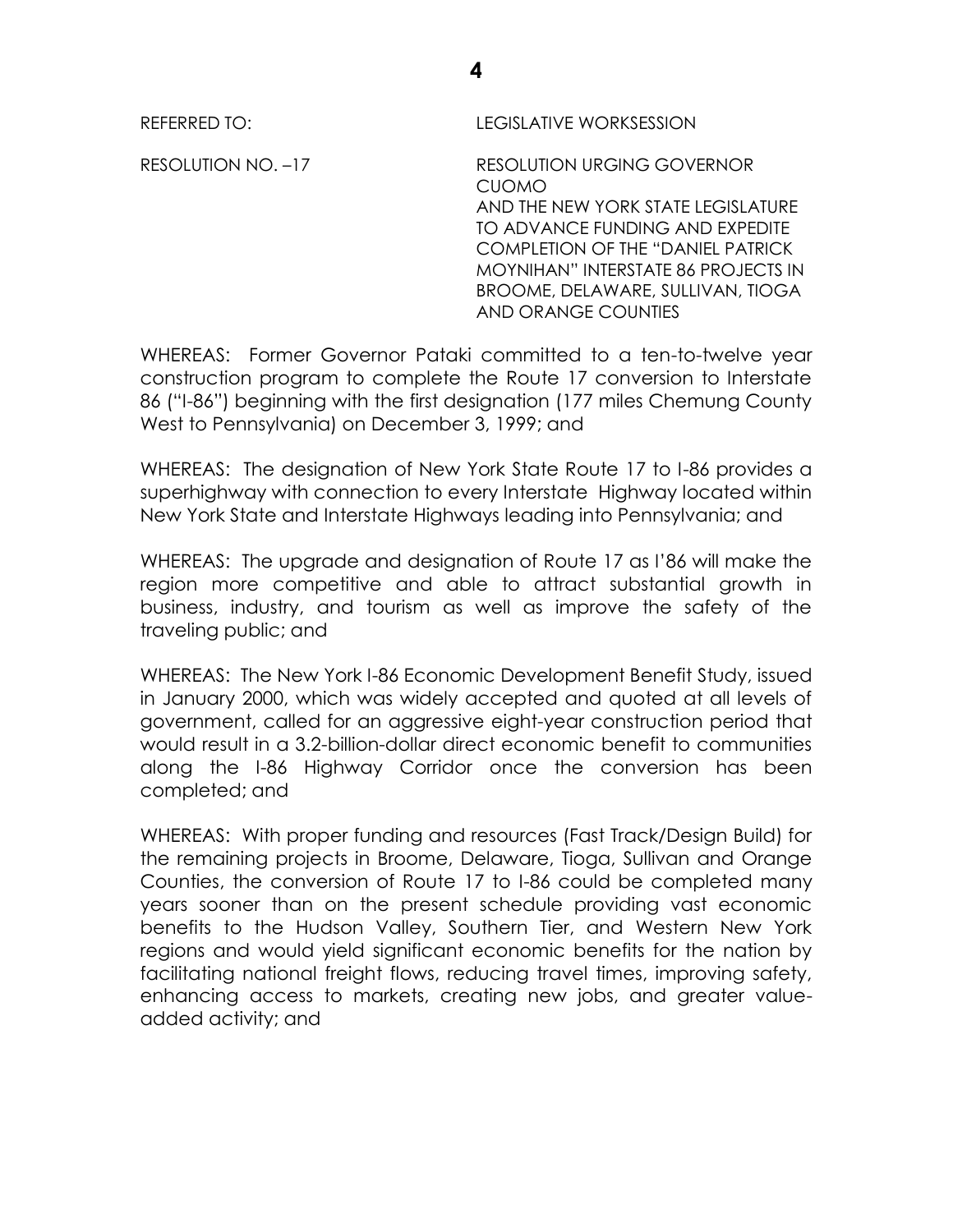WHEREAS: Due to the lack of funding the current Administration has been unable to commit to a timetable for completing the conversion of Route 17 to Interstate I-86; and

WHEREAS: Additional funding for state infrastructure projects, specifically the modernization of roads and bridges, may be forthcoming from the Federal Government; and

WHEREAS: The primary economic development agencies in Orange and Sullivan Counties have formed a Coalition to promote the widening of Route 17 to six lanes over the 47 miles between Harriman and Monticello; and

WHEREAS: The Tioga County Legislative has recommended authorization of this Resolution; now therefore be it

RESOLVED: That the Tioga County Legislature does hereby request Governor Andrew Cuomo and the New York State Legislature advance funding (Fast Track/Design Build) expediting completion of the projects in Broome, Delaware, Tioga, Sullivan and Orange Counties on New York State Route 17 so that the same may be converted to I-86; and be it further

RESOLVED: That the Clerk of the Legislature is hereby authorized and directed to forward certified copies of this resolution to Governor Andrew Cuomo, Honorably Christopher Friend, Honorable Fred Ashkar, Inter-County Association of Western New York, New York State Association of Counties, and the I-86 Corridor Counties (Cattaraugus, Chautauqua, Chemung, Allegany, Steuben, Broome, Delaware, Sullivan, Orange.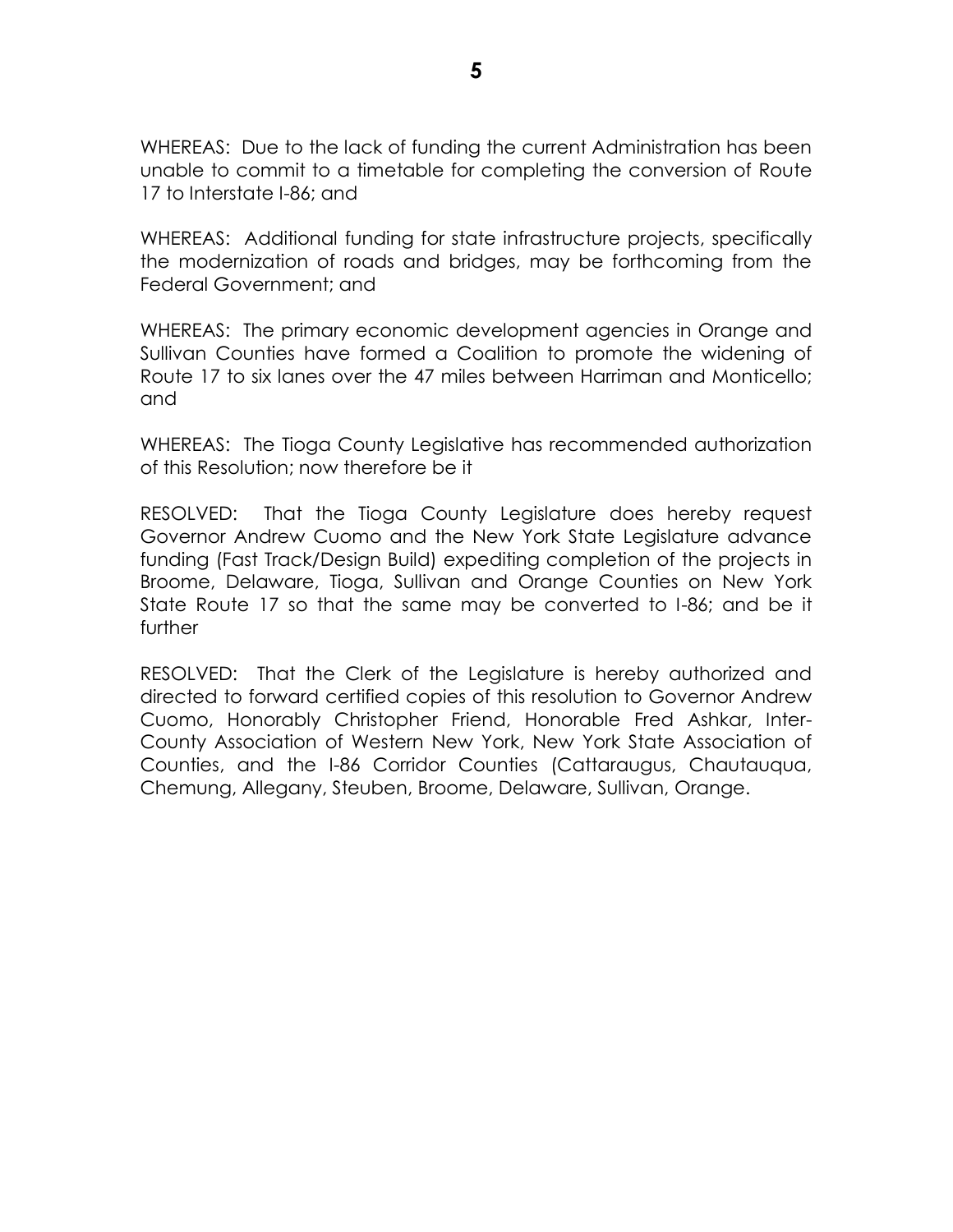REFERRED TO: ECONOMIC DEVELOPMENT & PLANNING **COMMITTEE** 

RESOLUTION NO. --17 SEQRA CONSIDERATION FOR NEW YORK STATE OFFICE OF PARKS, RECREATION AND HISTORIC PRESERVATION 2017-2018 SNOWMOBILE TRAILS GRANT-IN-AID PROGRAM, PHASE II APPLICATION

WHEREAS: All new or modified snowmobile trails must have a SEQRA Determination approved; and

WHEREAS: The trail changes for upgrades/reroutes to both segments of S57, for the Tioga Ridge Runners, as presented to NYSOPRHP are an Unlisted Action requiring Tioga County to consider the environmental significance of these changes; and

WHEREAS: A Short Form Environmental Assessment Form has been prepared for review by the Tioga County Legislature; now therefore be it

RESOLVED: That the Tioga County Legislature does hereby declare itself to be the Lead Agency and that it will undertake an uncoordinated review of the project; and be it further

RESOLVED: That the Tioga County Legislature has reviewed the Short Form Environmental Assessment Form, including the impact assessment, and has determined, based on the information and analysis set forth therein that the proposed action WILL NOT result in any significant adverse environmental impacts; and be it further

RESOLVED: That the Tioga County Legislature authorizes and directs the Chair to execute the Impact Assessment and the Determination of Significance of the Short Form Environmental Assessment Form and a Notice of Determination of Non-Significance (a Negative Declaration) in a manner consistent with this determination.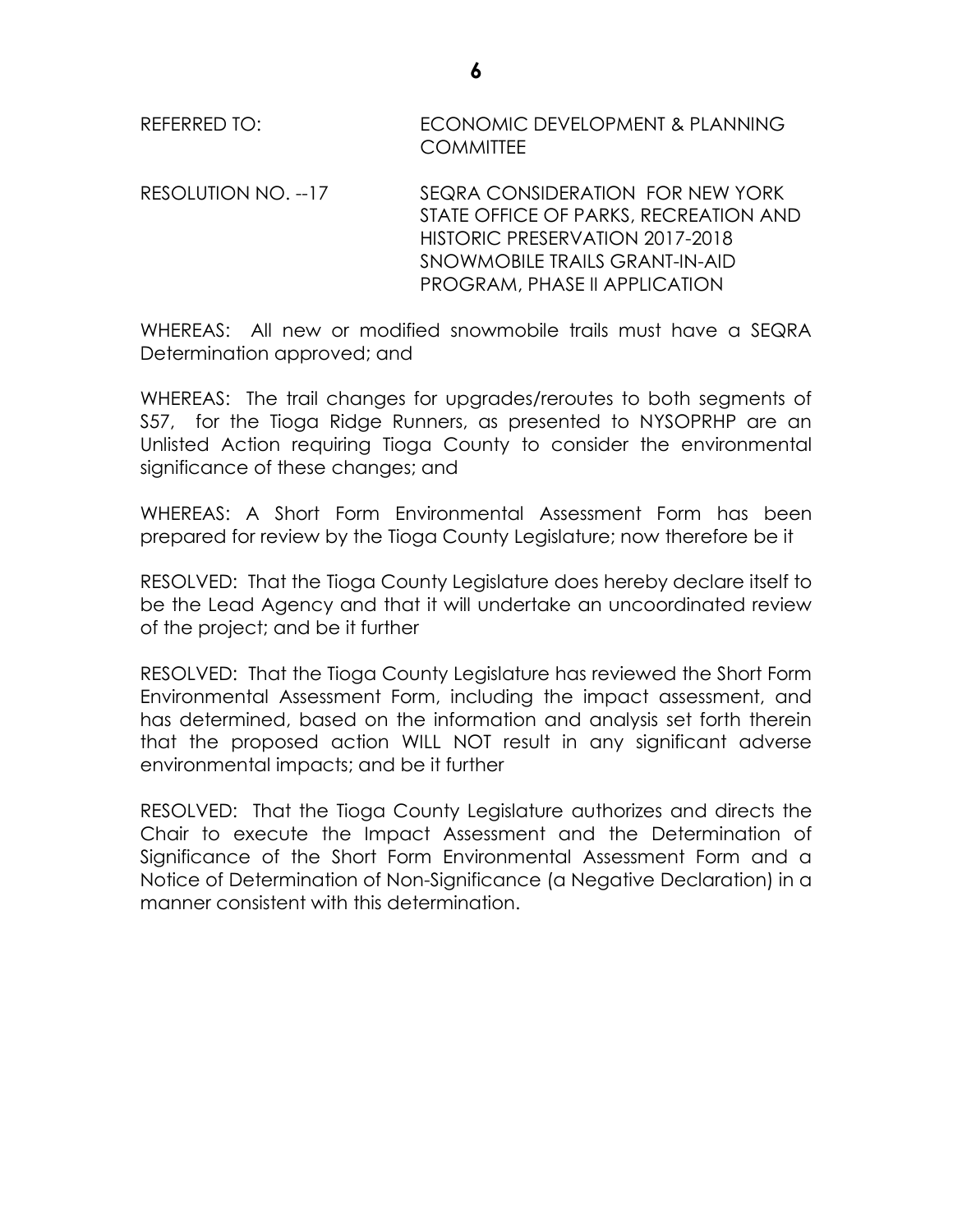#### REFERRED TO: PUBLIC WORKS COMMITTEE

#### RESOLUTION NO. -17 AUTHORIZE EXTENSION OF CURBSIDE RECYCLING **CONTRACT**

WHEREAS: Taylor Garbage was awarded Tioga County's curbside recycling contract for a three year period commencing January 1, 2012, and then were authorized an extension of said contract with bid amount adjustment by the compounded increase in the Consumer Price Index (CPI) from the previous three (3) years. Bid specifications include two optional three (3) year extensions with the price at the bid amount adjusted by the compounded increase in the Consumer Price Index (CPI) from the previous three (3) years; and

WHEREAS: Taylor Garbage is interested in extending the contract for second extension of three (3) years at the adjusted rate according to the CPI; and

WHEREAS: The current compounded CPI will be calculated from January 1, 2015 through December 31, 2017; however, the December 31, 2017 CPI will not be released until early 2018. The 2015 CPI was 2.9%; the 2016 CPI was 3.1%; and the first half 2017 semiannual CPI was 2.0%; therefore be it

RESOLVED: That the Tioga County Legislature extend the curbside recycling contract with Taylor Garbage for a three (3) year period at the bid amount adjusted by the compounded increase in the Consumer Price Index (CPI) from the said dates and commencing January 1, 2018.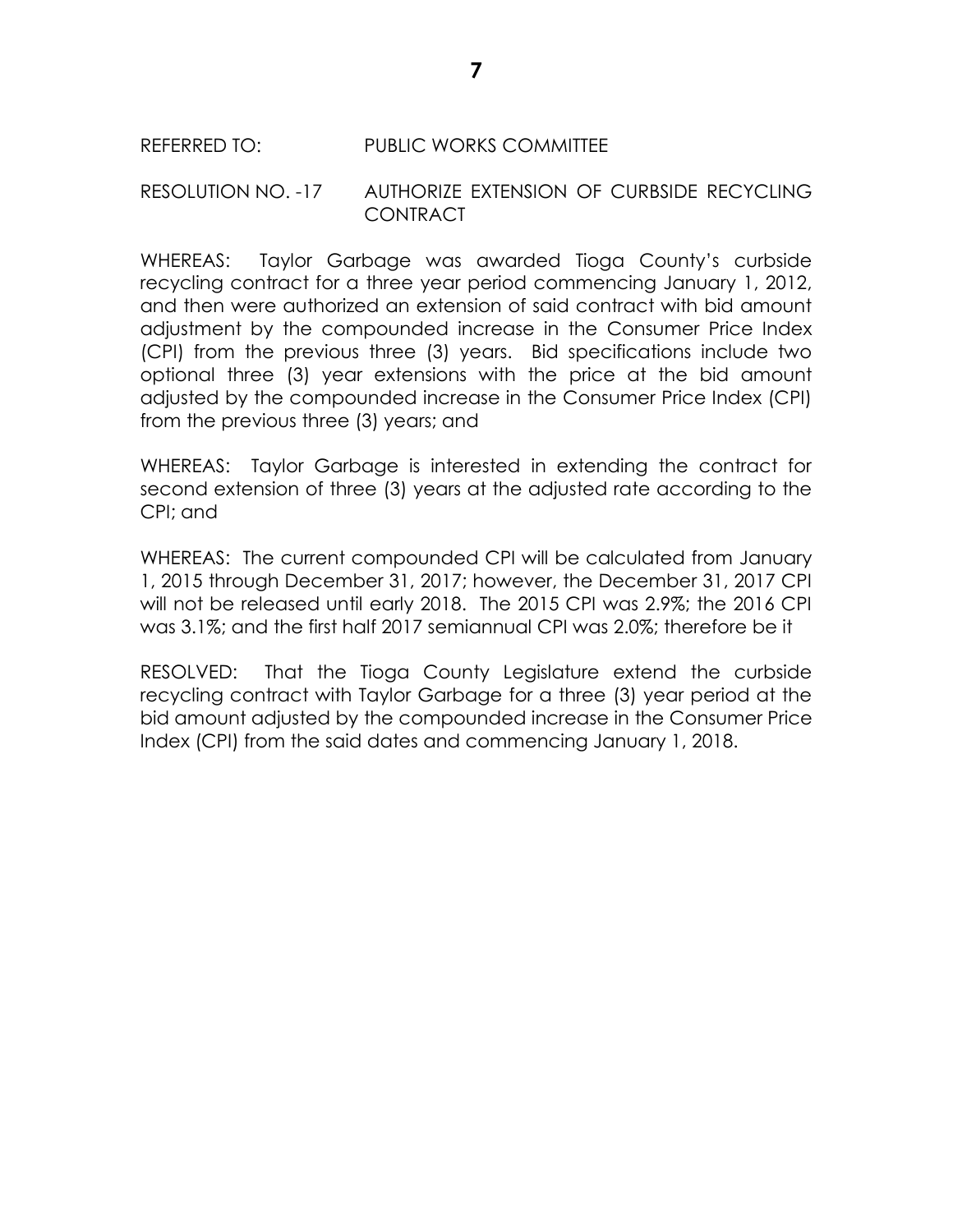| REFERRED TO: | <b>HEALTH &amp; HUMAN SERVICES COMMITTEE</b> |
|--------------|----------------------------------------------|
|              | PUBLIC WORKS COMMITTEE                       |

RESOLUTION NO. -17 AUTHORIZE CONTRACT WITH LADY OF LOURDES FOR TIOGA PACT PROGRAM HEALTH & HUMAN SERVICES DEPARTMENTS

WHEREAS: Our Lady of Lourdes Memorial Hospital, Inc. has been providing services in Broome and Tioga Counties through Healthy Families America and Healthy Families New York, called Tioga PACT (Parents and Children Together) Healthy Families Program; and

WHEREAS: The Tioga County Health and Human Services Departments have determined that the program offered by Our Lady of Lourdes Memorial Hospital, Inc. is an evidenced-based program that decreases the demand for publicly-funded programs; and

WHEREAS: Our Lady of Lourdes Memorial Hospital, Inc. is in need of space to run the program in Tioga County; and

WHEREAS: Tioga County Health and Human Services Departments have provided the space to Our Lady of Lourdes Memorial Hospital, Inc. for the past ten (10) years to run this program; therefore be it

RESOLVED: That the Tioga County Legislature does hereby determine that the real property which is the subject of the Lease is not required for public use; therefore be it further

RESOLVED: That the Chair of the Tioga County Legislature be authorized to sign a Lease and contract with Our Lady of Lourdes Memorial Hospital, Inc. for the purpose of operating a Tioga PACT Healthy Families Program.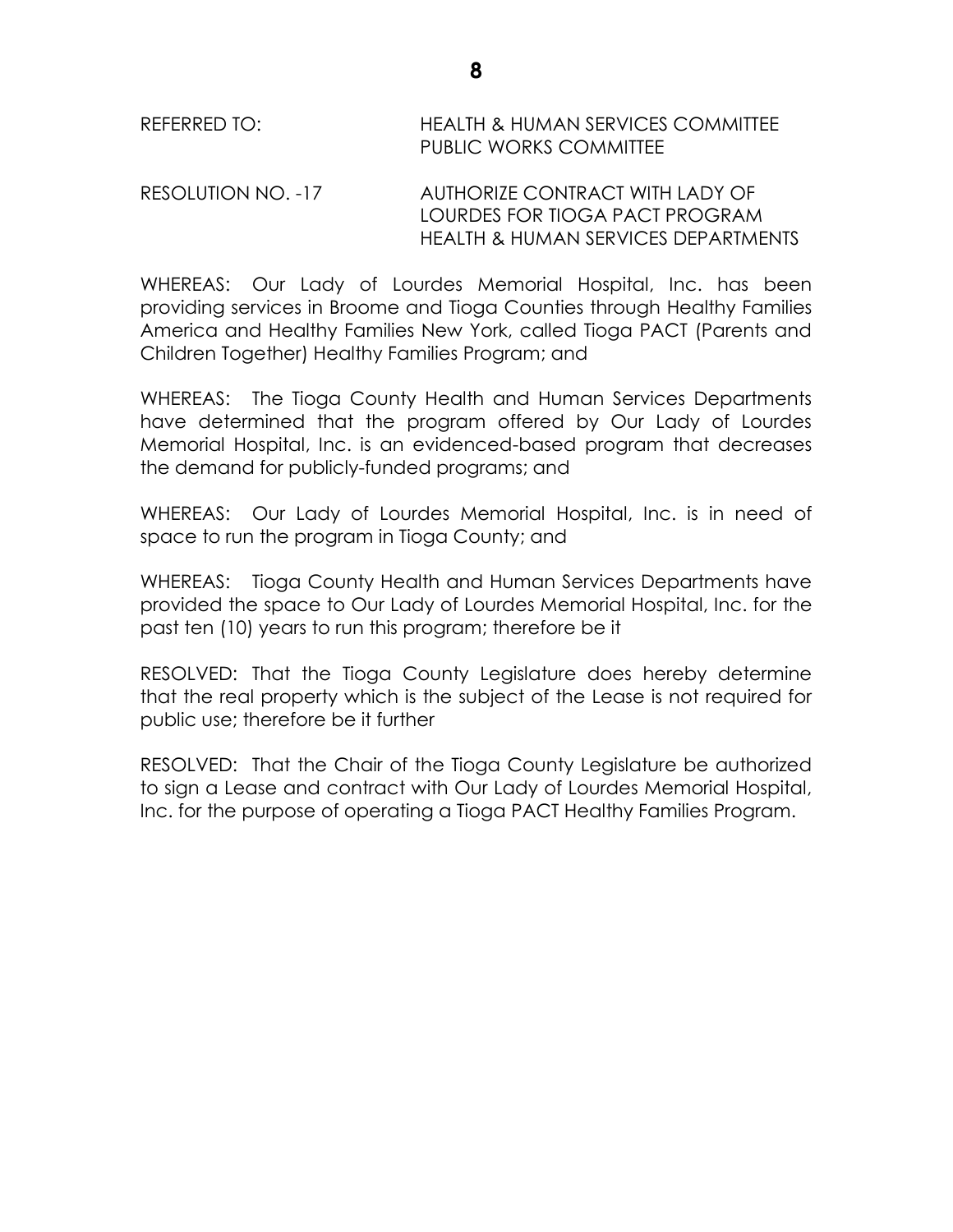# REFERRED TO: HEALTH & HUMAN SERVICES COMMITTEE FINANCE/LEGAL

#### RESOLUTION NO. -17 AUTHORIZE PURCHASE/CONTRACT FOR MOBILE CONTENT MANAGEMENT SOLUTION FOR CHILD WELFARE SERVICES SOFTWARE WITH NORTHWOODS

WHEREAS: Tioga County Department of Social Services (DSS) has an identified need to obtain a software system for Mobile Content Management for Child Welfare Services; and

WHEREAS: DSS has developed, released and received responses to a Request for Proposal (RFP) for the Mobile Content Management for Child Welfare Services; and

WHEREAS: An RFP review committee determined the response from Northwoods in the amount of \$448,239 to be the winning bid; and be it further

RESOLVED: That the Tioga County Legislature awards and authorizes a contract for Mobile Content Management for Child Welfare Services to Northwoods in the amount of \$448,239.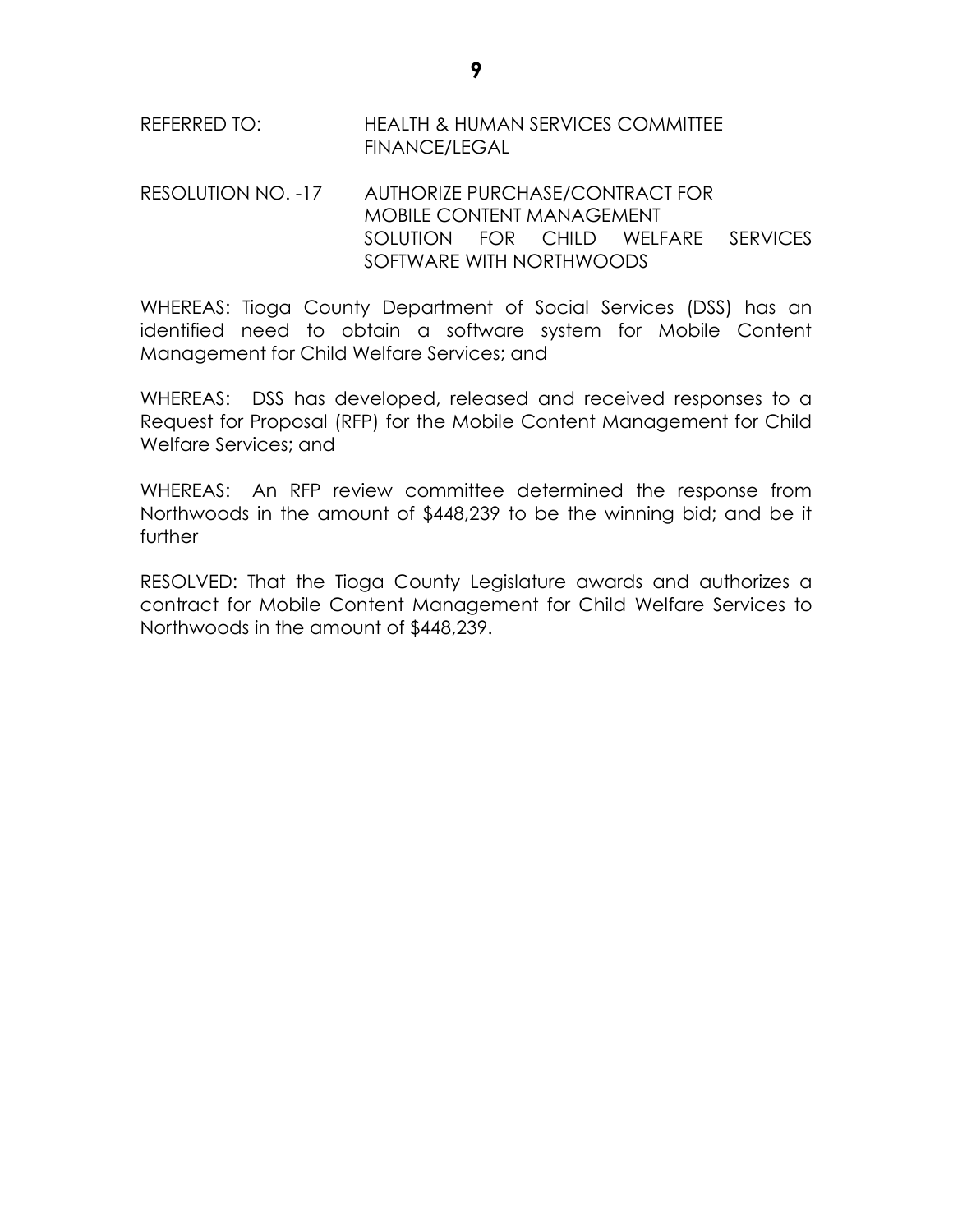| REFERRED TO: | <b>PUBLIC WORKS</b> |
|--------------|---------------------|
|              |                     |

RESOLUTION NO. -17 AWARD BID FOR PENNSYLVANIA AVENUE PAVEMENT REHABILITATION

WHEREAS: The Commissioner of Public Works appropriated funds in the 2017 budget for this project; and

WHEREAS: On July 24, 2017 the Department of Public Works received sealed bids from the following contractors:

| Broome Bituminous Products, Vestal NY          | \$748,442.00 |
|------------------------------------------------|--------------|
| Barrett Paving, Inc., Vestal NY                | \$772,662.00 |
| Dalrymple Gravel and Contracting, Pine City NY | \$842,860.00 |

Therefore be it

RESOLVED: That the Tioga County Legislature award the bid to the low bidder, Broome Bituminous Products, Vestal NY not to exceed \$748,442.00 to be paid out of Pennsylvania Avenue Paving Account H5110.540001.H1708.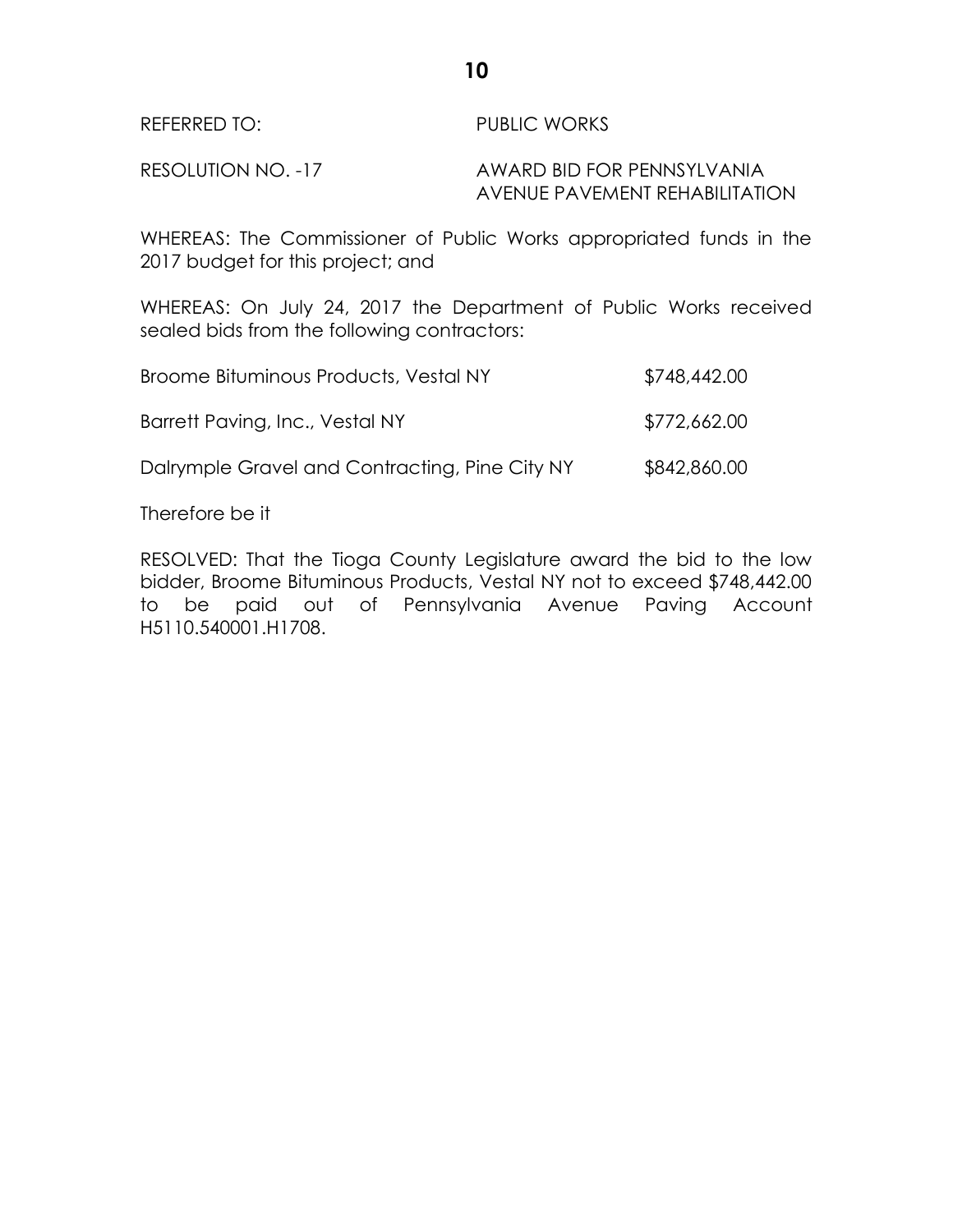| REFERRED TO:       | PUBLIC WORKS                   |  |
|--------------------|--------------------------------|--|
| RESOLUTION NO. -17 | AWARD BID FOR SABIN ROAD       |  |
|                    | <b>PAVEMENT REHABILITATION</b> |  |

WHEREAS: The Commissioner of Public Works appropriated funds in the 2017 budget for this project; and

WHEREAS: On July 12, 2017 the Department of Public Works received sealed bids from the following contractors:

| Broome Bituminous Products, Vestal NY          | \$344,424.00 |
|------------------------------------------------|--------------|
| Bothar Construction, Binghamton NY             | \$444,740.00 |
| Barrett Paving, Inc., Vestal NY                | \$440,588.00 |
| Spencer Paving, Spencer NY                     | \$380,942.00 |
| Dalrymple Gravel and Contracting, Pine City NY | \$398,800.00 |

Therefore be it

RESOLVED: That the Tioga County Legislature award the bid to the low bidder, Broome Bituminous Products, Vestal NY not to exceed \$344,424.00 to be paid out of Sabin Road Paving Account H5110.540001.H1702.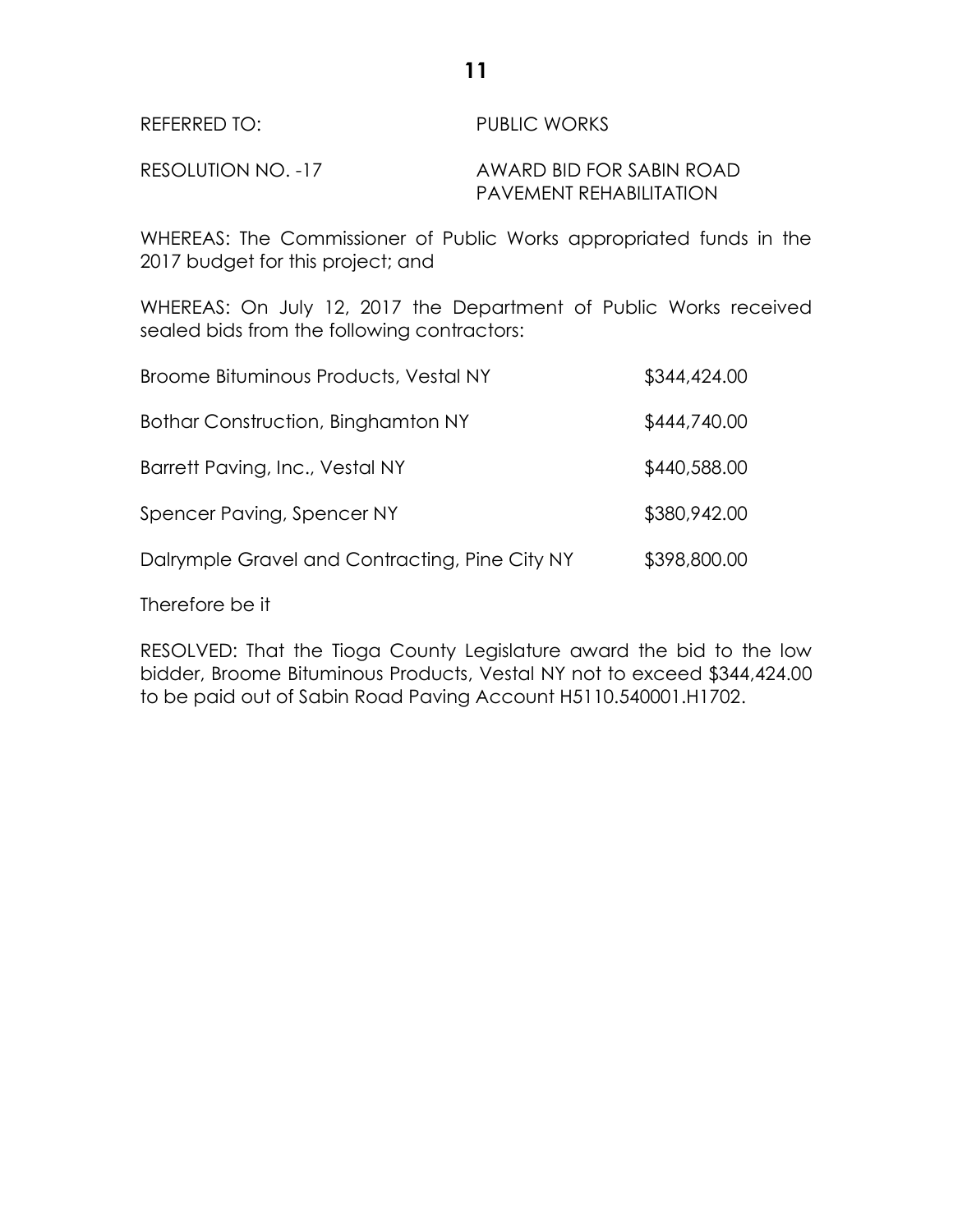| REFERRED TO: | <b>PUBLIC WORKS</b> |
|--------------|---------------------|
|              |                     |

RESOLUTION NO. -17 AWARD BID FOR WEST RIVER DRIVE PAVEMENT REHABILITATION

WHEREAS: The Commissioner of Public Works appropriated funds in the 2017 budget for this project; and

WHEREAS: On August 2, 2017 the Department of Public Works received sealed bids from the following contractors:

| Broome Bituminous Products, Vestal NY          | \$534,624.00 |
|------------------------------------------------|--------------|
| Bothar Construction, Binghamton NY             | \$581,980.00 |
| Dalrymple Gravel and Contracting, Pine City NY | \$602,680.00 |

Therefore be it

RESOLVED: That the Tioga County Legislature award the bid to the low bidder, Broome Bituminous Products, Vestal NY not to exceed \$534,624.00 to be paid out of West River Drive Paving Account H5110.540001.H1703.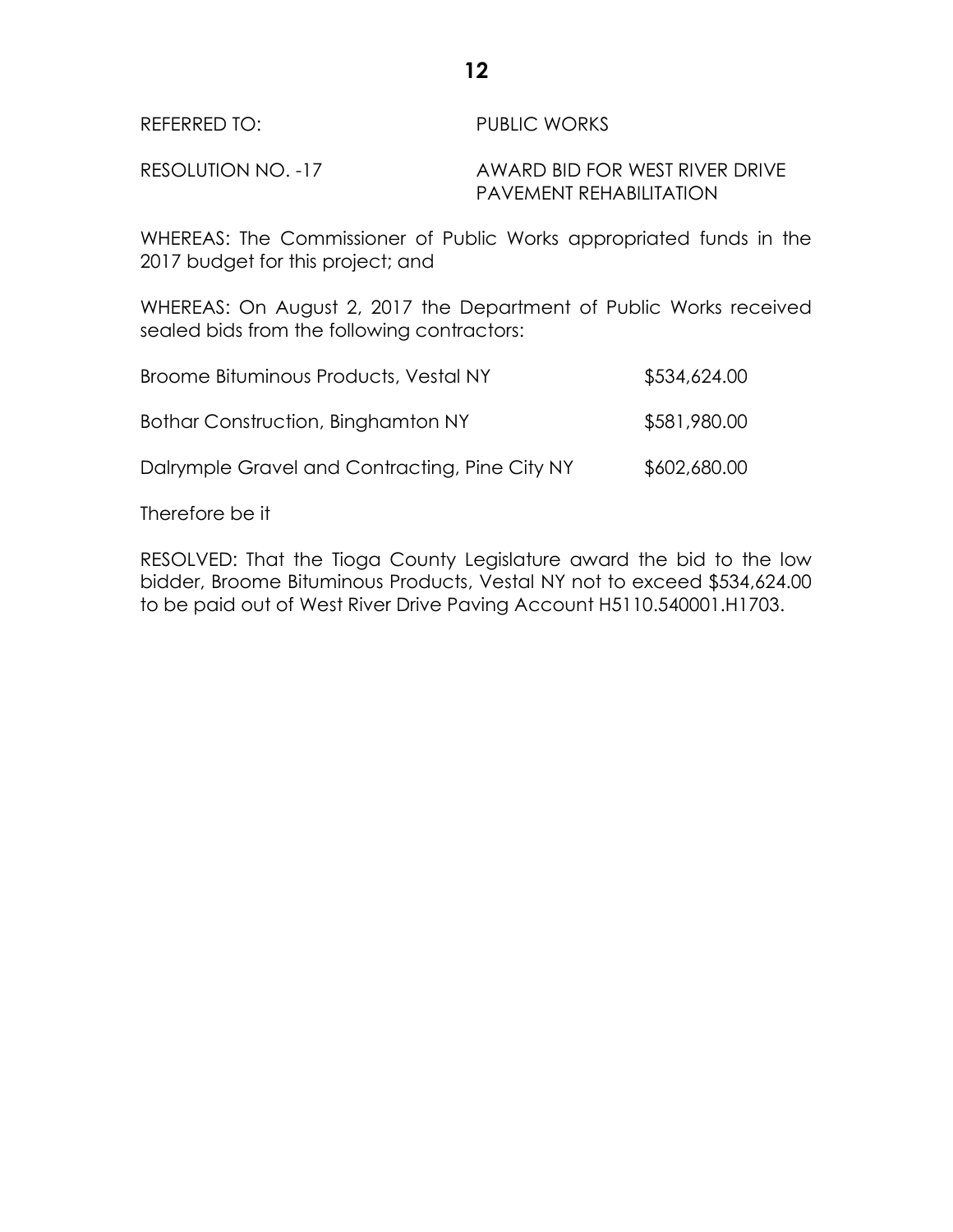REFERRED TO: PUBLIC WORKS

RESOLUTION NO. -17 AUTHORIZE TO HOLD JOINT AUCTION WITH BROOME COUNTY

WHEREAS: Broome County has offered Tioga County the ability to rejoin them with a joint auction for surplus property; and

WHEREAS: Broome County has contracted Mel Manasse & Son Auctioneers for Saturday, September 23, 2017; therefore be it

RESOLVED: That the Tioga County Legislature authorizes the auction for surplus properties to be held in conjunction with Broome County on Saturday, September 23, 2017; and be it further

RESOLVED: That Tioga County's auction for surplus properties will be held at Broome County Highway Dept., 47 Thomas St., Chenango Bridge, NY 13745 and 0% Commission of the proceeds will be charged to the seller.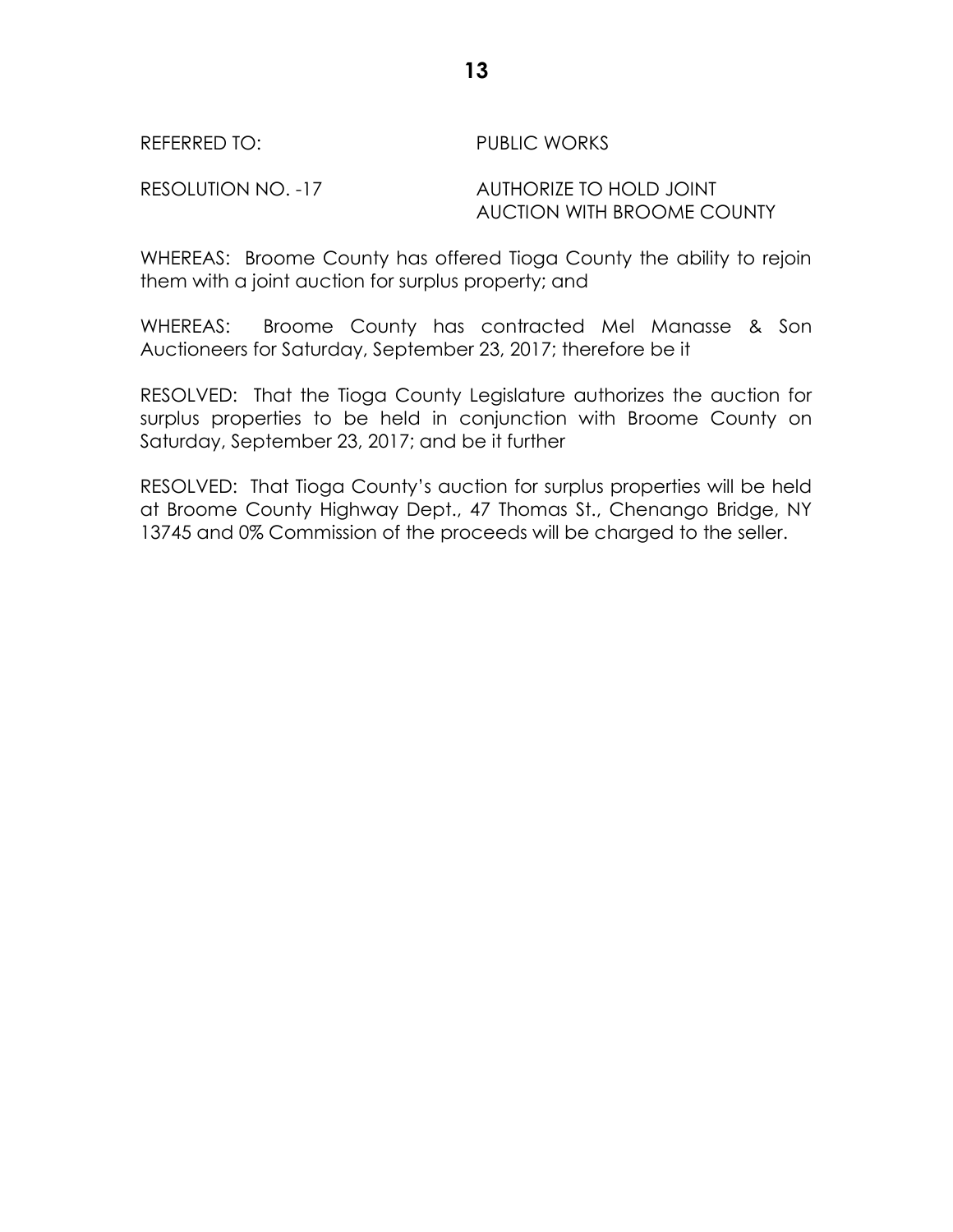## REFERRED TO: PUBLIC SAFETY COMMITTEE FINANCE COMMITTEE

RESOLUTION NO. -17 FUND SHERIFF'S GRANT –NYS POLICE TRAFFIC SERVICES **GRANT** 

WHEREAS: The Sheriff's Office has been awarded a NYS Police Traffic Services Grant (PTS-2017-Tioga Co SO-00117-(054) in the amount of \$13,800; and

WHEREAS: This funding now needs to be appropriated; therefore be it

RESOLVED: That the NYS Police Traffic Services Grant be appropriated as follows:

| State Aid Revenue Account: A3110 433900 | \$13,800 |
|-----------------------------------------|----------|
|-----------------------------------------|----------|

Expense Account: A3110 510030 Overtime/Other \$13,800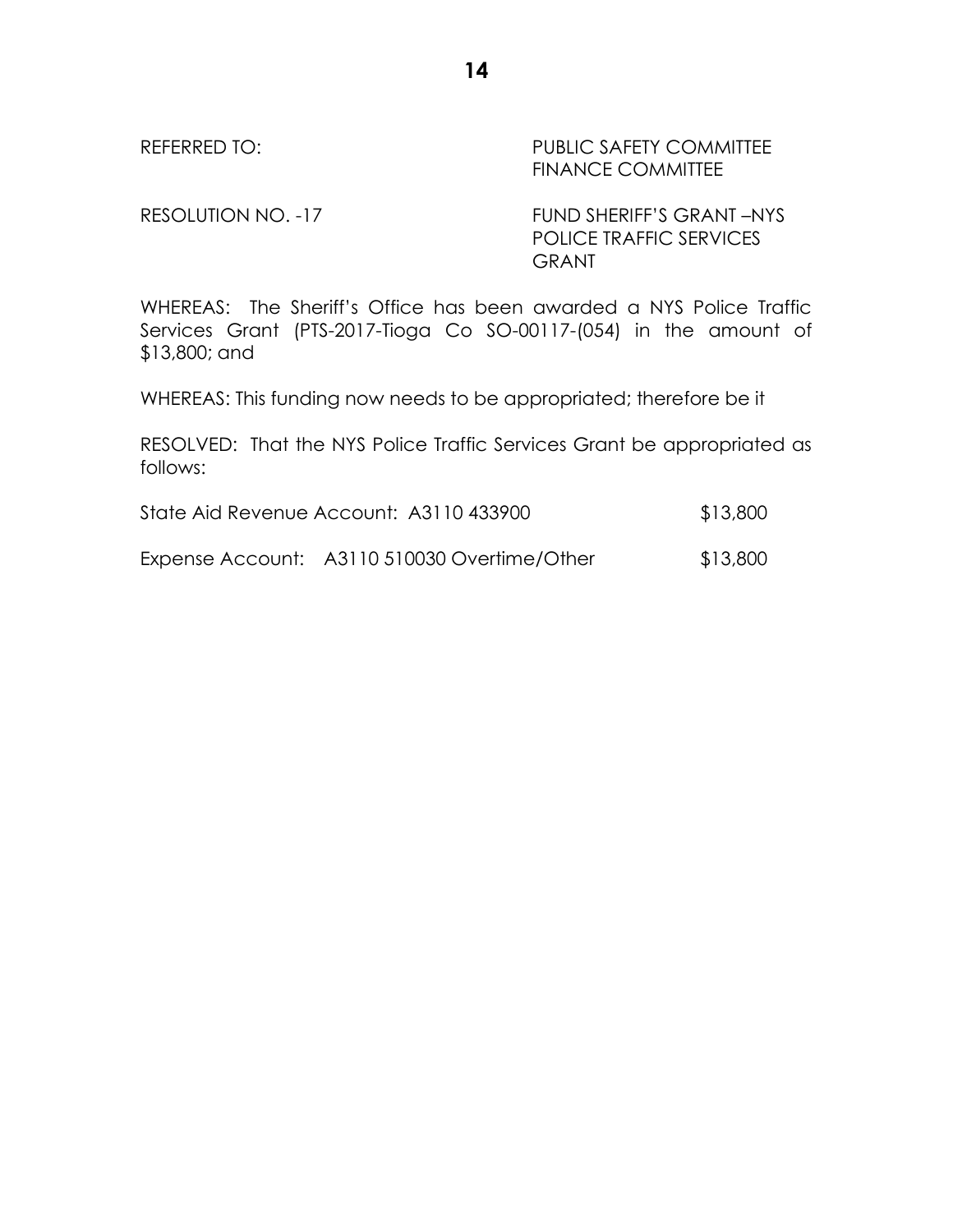REFERRED TO: PUBLIC SAFETY COMMITTEE FINANCE COMMITTEE

RESOLUTION NO. -17 FUND SHERIFF'S GRANT – NYS WM 2015 SLETPP GRANT FUND

WHEREAS: The Sheriff's Office was awarded a WM 2015 SLETPP Grant (DHSES #WM 15973952) in the amount of \$17,500; and

WHEREAS: The funding period is from 9/1/2015 to 8/31/2018 and now needs to be appropriated; therefore be it

RESOLVED: That the WM 2015 SLETPP (DHSES #WM15973952) be appropriated as follows:

From: State Aid-Sheriff 15 SLETPP (WM15973952) A3110 433470 \$17,500

To: Sheriff (WM15973952) Grant- Equipment (Not Car) A3110 520130 \$17,500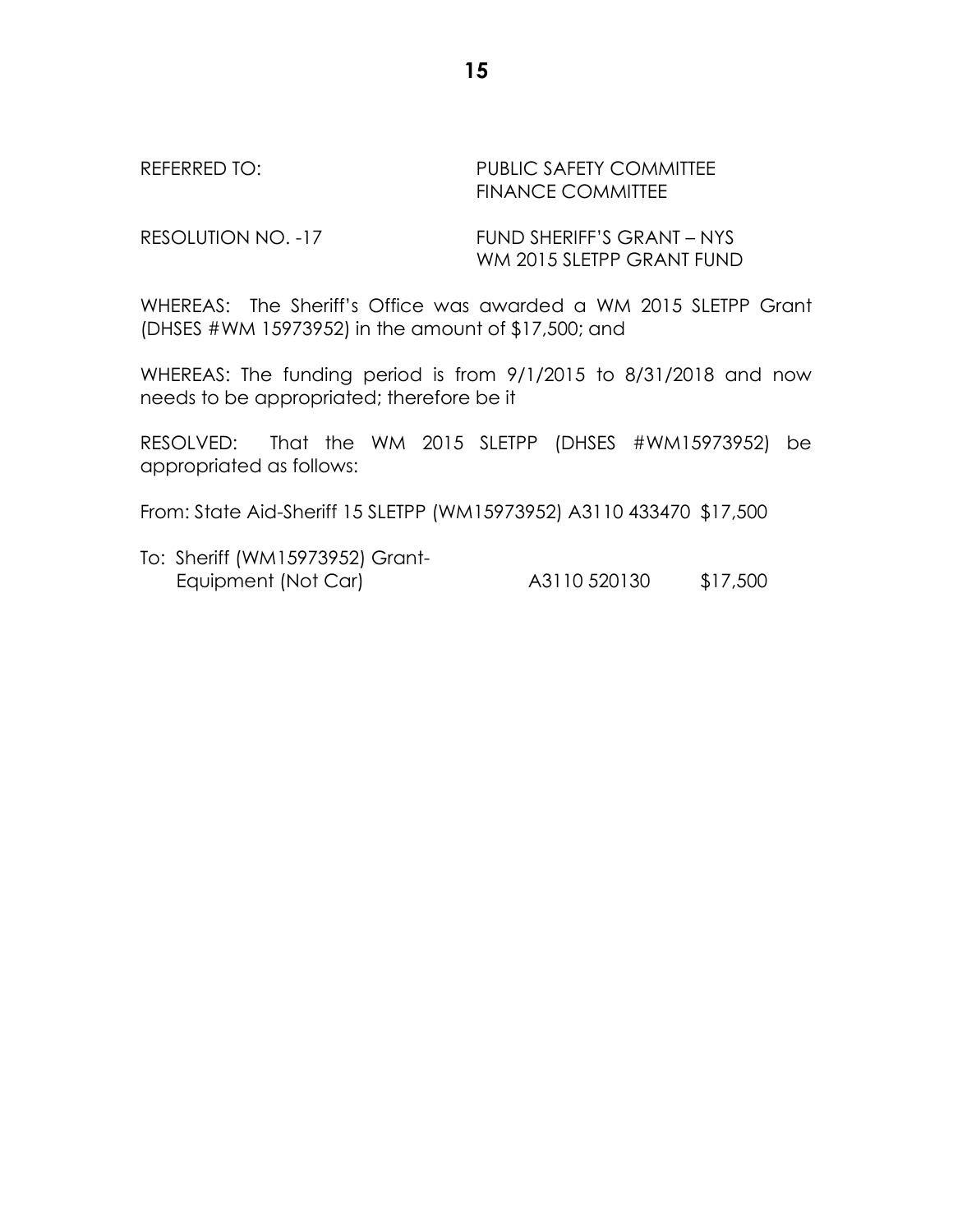#### REFERRED TO: PUBLIC SAFETY COMMITTEE FINANCE COMMITTEE

#### RESOLUTION NO. -17 FUND SHERIFF'S GRANT – NYS WM 2016 SLETPP GRANT FUND

WHEREAS: The Sheriff's Office was awarded a WM 2016 SLETPP Grant (DHSES #WM 15973962) in the amount of \$17,500; and

WHEREAS: The funding period is from 9/1/2016 to 8/31/2019 and now needs to be appropriated; therefore be it

RESOLVED: That the WM 2016 SLETPP (DHSES #WM15973962) be appropriated as follows:

From: State Aid-Sheriff 16 SLETPP (WM15973962) A3110 433480 \$17,500

To: Sheriff (WM15973962) Grant- Equipment (Not Car) A3110 520130 \$17,500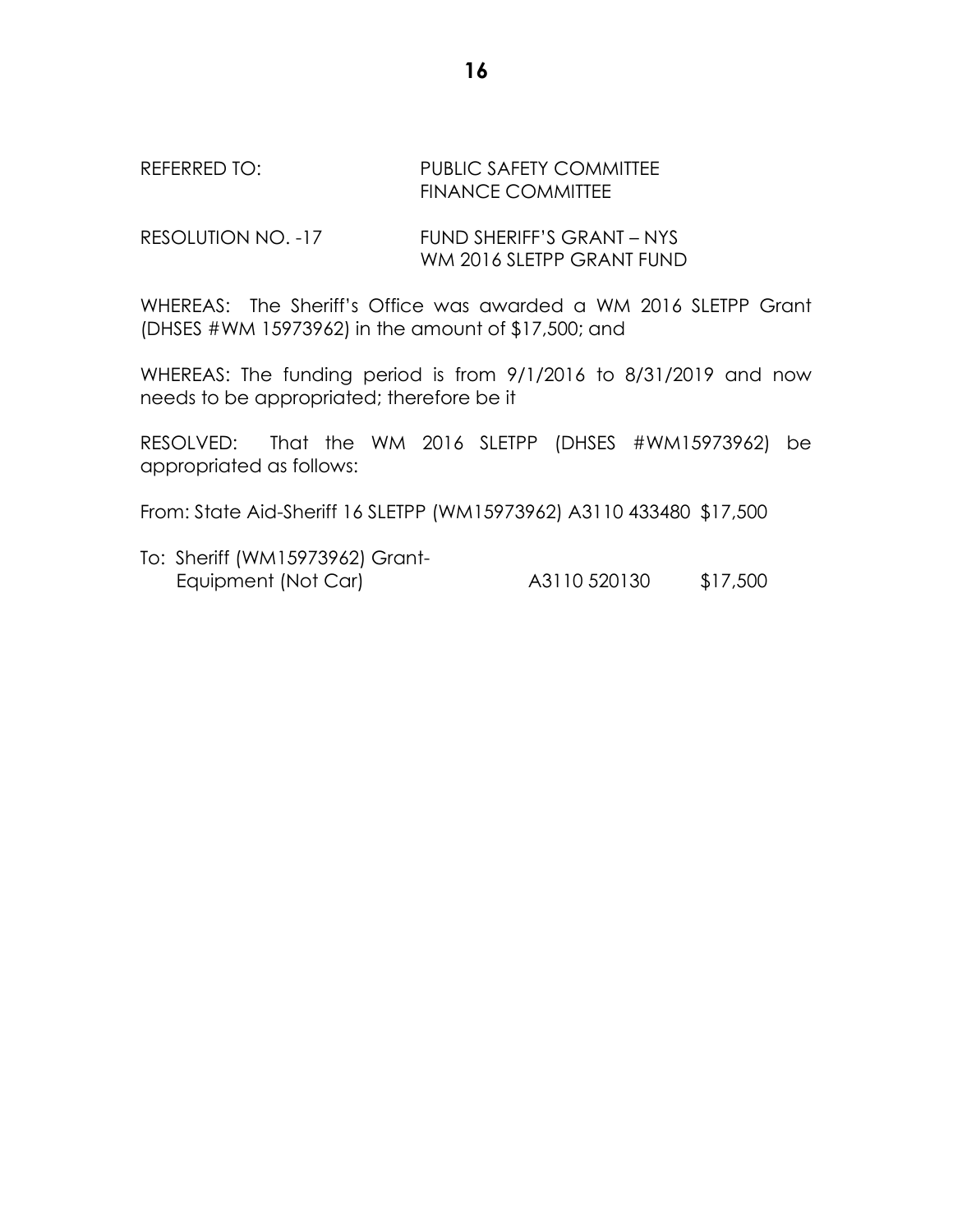| REFERRED TO: | <b>HEALTH &amp; HUMAN SERVICES COMMITTEE</b> |
|--------------|----------------------------------------------|
|              | <b>FINANCE COMMITTEE</b>                     |

RESOLUTION NO. -17 APPROPRIATION OF FUNDS PUBLIC HEALTH

WHEREAS: Tioga County Public Health has been awarded additional funding from the New York State Department of Health; and

WHEREAS: The funding is designated for the purchase of approved program related deliverables; and

WHEREAS: Appropriation of Funds requires Legislative approval; therefore be it

RESOLVED: That funding be appropriated as follows:

| From: A4011 434010 State Aid |  | \$15,070 |
|------------------------------|--|----------|
|------------------------------|--|----------|

To: A4011 540640 Supplies \$ 15,070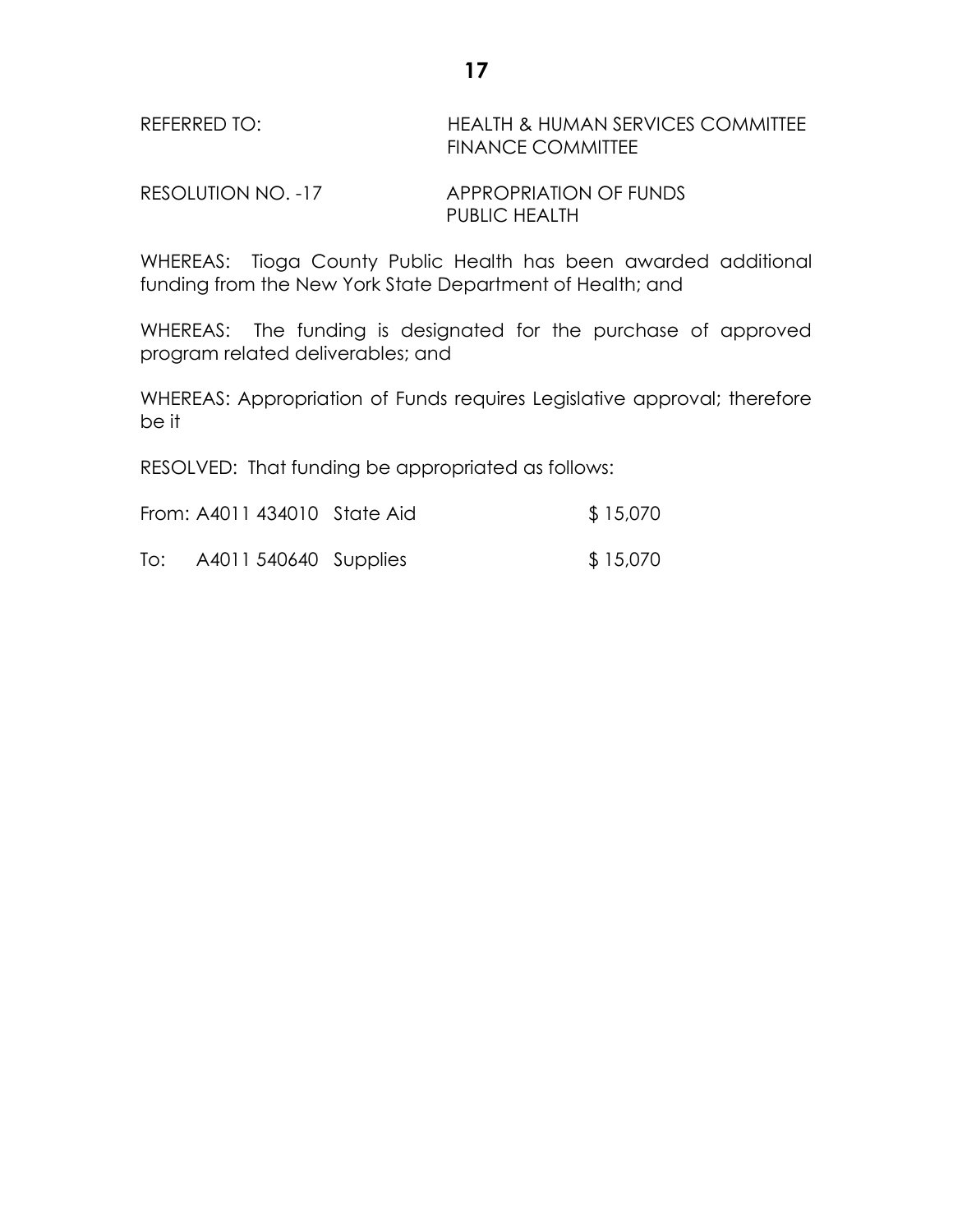## REFERRED TO: HEALTH & HUMAN SERVICES COMMITTEE

# RESOLUTION NO. -17 AUTHORIZATION TO APPLY FOR GRANT PUBLIC HEALTH

WHEREAS: Tioga County Public Health (TCPH) has been invited to submit a grant application to the Appalachian Regional Commission; and

WHEREAS: TCPH has developed a plan to transform the provision of Dental services to the uninsured and under-served Tioga County citizens; and

WHEREAS: Current Dental Program, Tioga Mobile Dental Services is instrumental in addressing the unmet oral health needs of children and adults in Tioga County; and

WHEREAS: The amount of the grant funding is not yet determined; and

WHEREAS: This grant does not require matching funds; and

WHEREAS: If awarded the grant, TCPH will submit a resolution to appropriate the funds at that time; and

WHEREAS: County Policy 47 requires Legislative approval for grant applications that require the signature of the Chief Elected Official; and

WHEREAS: The Tioga County Legislature supports TCPH in pursuing funding to provide needed services to Tioga County residents; therefore be it

RESOLVED: That Tioga County Public Health is authorized to submit a grant application to the Appalachian Regional Commission.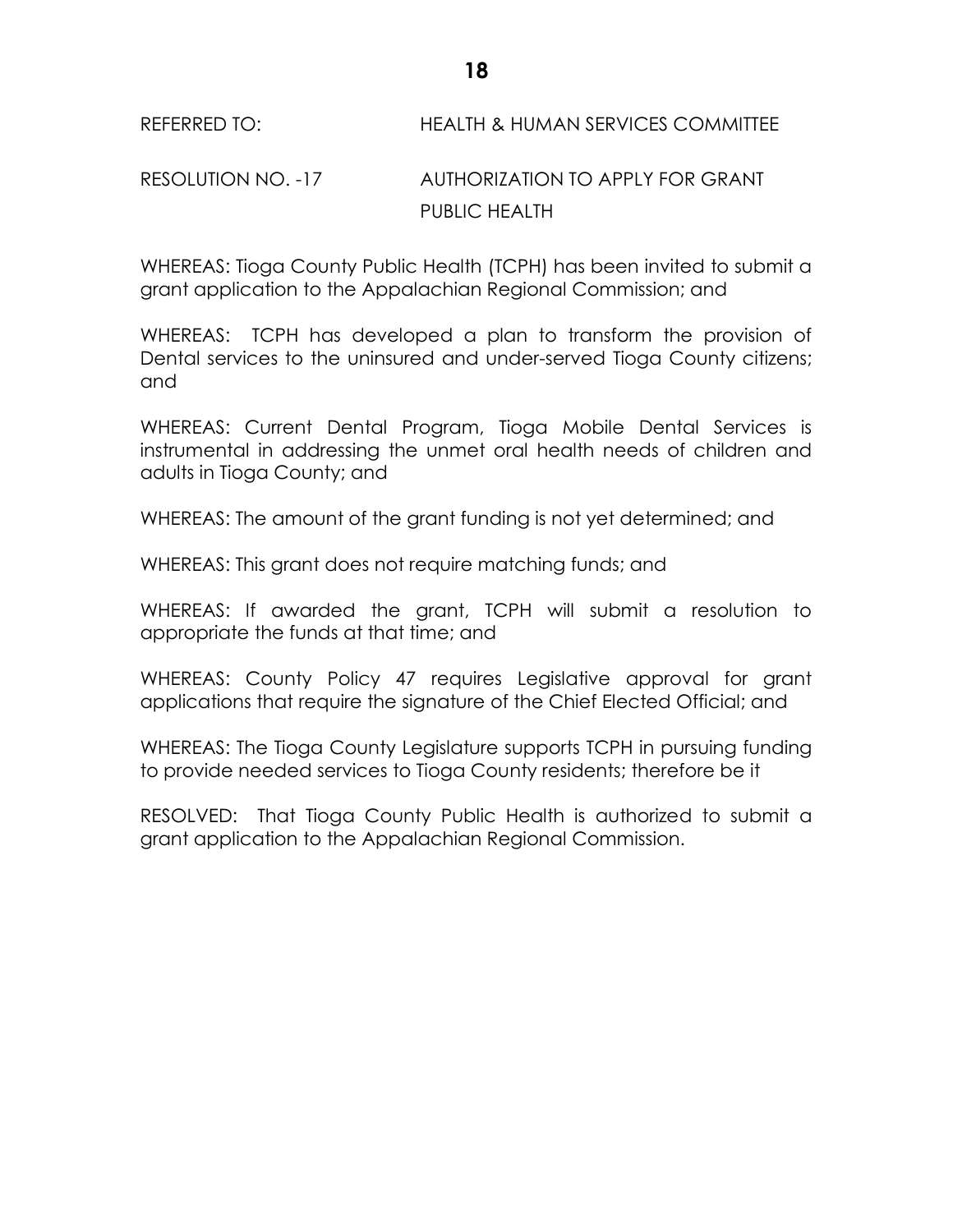REFERRED TO: PUBLIC SAFETY COMMITTEE

RESOLUTION NO. -17 ADOPT BYLAWS

LOCAL EMERGENCY PLANNING COMMITTEE (LEPC) EMERGENCY MANAGEMENT

WHEREAS: The Emergency Management Office has updated their Local Emergency Management Plan (LEPC); and

WHEREAS: Legislative approval is required for any changes made to the bylaws; therefore be it

RESOLVED: That the Local Emergency Planning Committee (LEPC) bylaws are hereby updated and adopted as follows:

# Tioga County Emergency Management Office Local Emergency Planning Committee Bylaws June 2017

## **I. Name of the Committee**

The name of the committee shall be the **Tioga County Local Emergency Management Planning Committee, hereafter known** as LEPC.

## **II. Powers and Duties**

The LEPC has been established pursuant to section 301 (c) of the Public Law 99-499, **The Emergency Planning and Community Right to Know Act of 1986, (100 Stat 1738-58, October 17, 1986).** The LEPC shall have all the powers and duties conferred upon it by said Law, and as it may from time to time be amended. The principal duty of the LEPC shall be to develop an emergency response plan for the County of Tioga and its included municipalities, and to review such plans annually. This plan shall contain at a minimum, all the elements set forth in PL 99-499 for such plans.

## **III. Membership**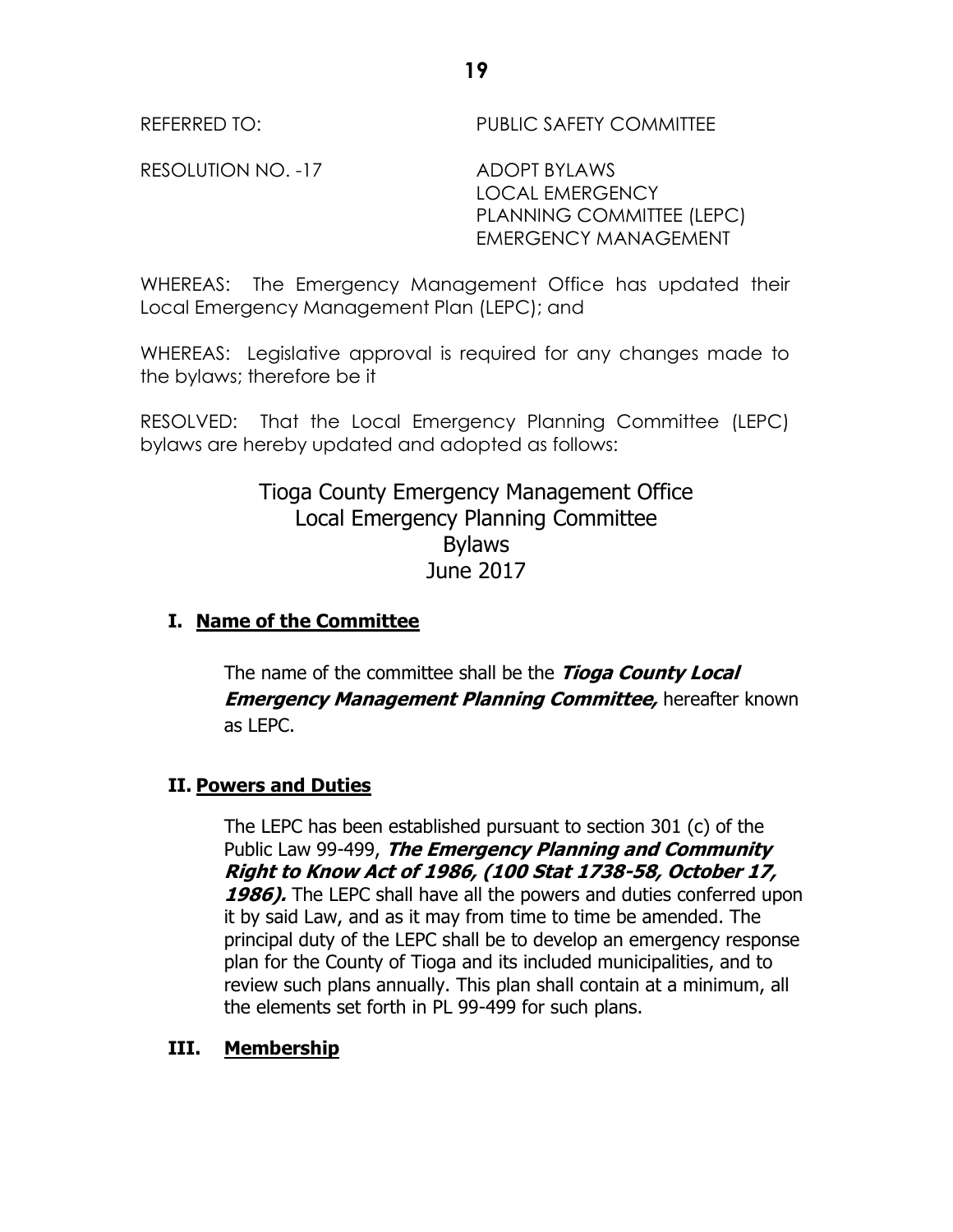The members of the LEPC shall be recommended by the LEPC Nominating Committee, approved by majority vote of the LEPC membership and appointed by the New York State Emergency Response Commission (SERC) pursuant to PL 99-499. The membership shall include the following:

- A. Elected Local Official (or designee): Tioga County Chair of the Legislature
- B. Elected State Official (or designee): a member of the New York State Legislature representing a district lying wholly or partially within Tioga County.
- C. Civil Defense representative: The Tioga County Deputy Director of Emergency Preparedness of the Tioga County Emergency Management Office.
- D. Community Emergency Coordinator: The Tioga County Director of Emergency Management
- E. Law Enforcement representative: The Tioga County Sheriff (or designee)
- F. Firefighting/HAZMAT representative: The Tioga County Fire Coordinator (or designee)
- G. A representative of the New York State Police
- H. First Aid representative: The Tioga County EMS Coordinator (or designee)
- I. Health representative: A representative of the Tioga County Health Department.
- J. A representative of the Tioga County Soil and Water Office.
- K. A Transportation Safety Representative
- L. A media representative
- M. A community representative
- N. Facility Owners representatives

# **IV.Alternative Members**

- A. Each member may nominate an alternate to assume his or her duties and position on the LEPC in his or her absence. The alternative may vote only in the absence of the member.
- B. Nominations for representatives and alternate members can be be made in writing or by verbal motion form the floor to the LEPC Chair and approved by the majority of the votes cast.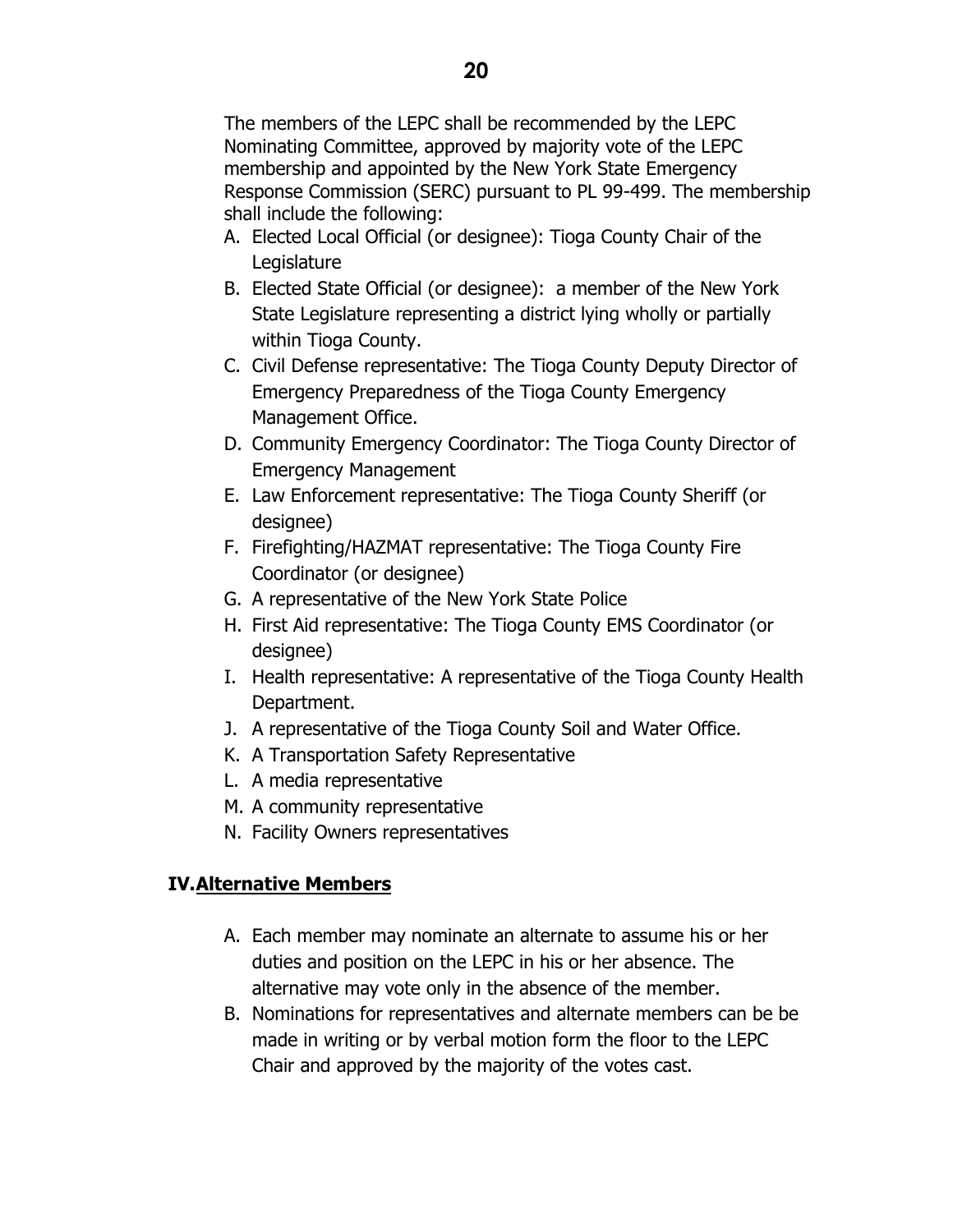# **V. Officers**

- A. The LEPC shall at its first meeting elect by a majority vote a Chairperson and Vice-Chairperson. Said Officers shall serve a term of one year. Elections for these two officer ships shall thereafter be held annually.
- B. The power and duties of the Chairperson shall be to preside at meetings of the LEPC, appoint such standing and special subcommittees as shall be needed to conduct the business of the LEPC, serve as the non-exclusive spokesperson for the LEPC, and such other powers and duties as are customary for the presiding Officer of similar committees and boards.
- C. The powers and duties of the Vice-Chairperson shall be to preside over meetings of the LEPC and carry out such duties as may be directed by the Chairperson.

# **VI.Conduct of Meetings**

- A. The LEPC shall meet as often as is necessary to conduct its business, and in no event less often than once annually.
- B. The LEPC shall conduct no business in the absence of a quorum of its members, a quorum being a majority of the membership as set forth in Article III of these Bylaws. In the event that a quorum is not present, informational sessions may be conducted.
- C. The LEPC shall conduct its business by means of resolutions duly adopted by a majority of the membership. No motion, resolution, or other parliamentary instrument shall prevail unless it receives a majority of the votes cast.
- D. The LEPC shall be deemed to be a PUBLIC BODY of the County of Tioga within the meaning of the New York State Open Meetings and Freedom of Information statutes, except as those statutes may be superseded by applicable Federal Law.
- E. Except as otherwise provided in these Bylaws, the LEPC shall conduct its business in accordance with Robert's Rules of Order.

# **VII. Public Participation and Access to Information**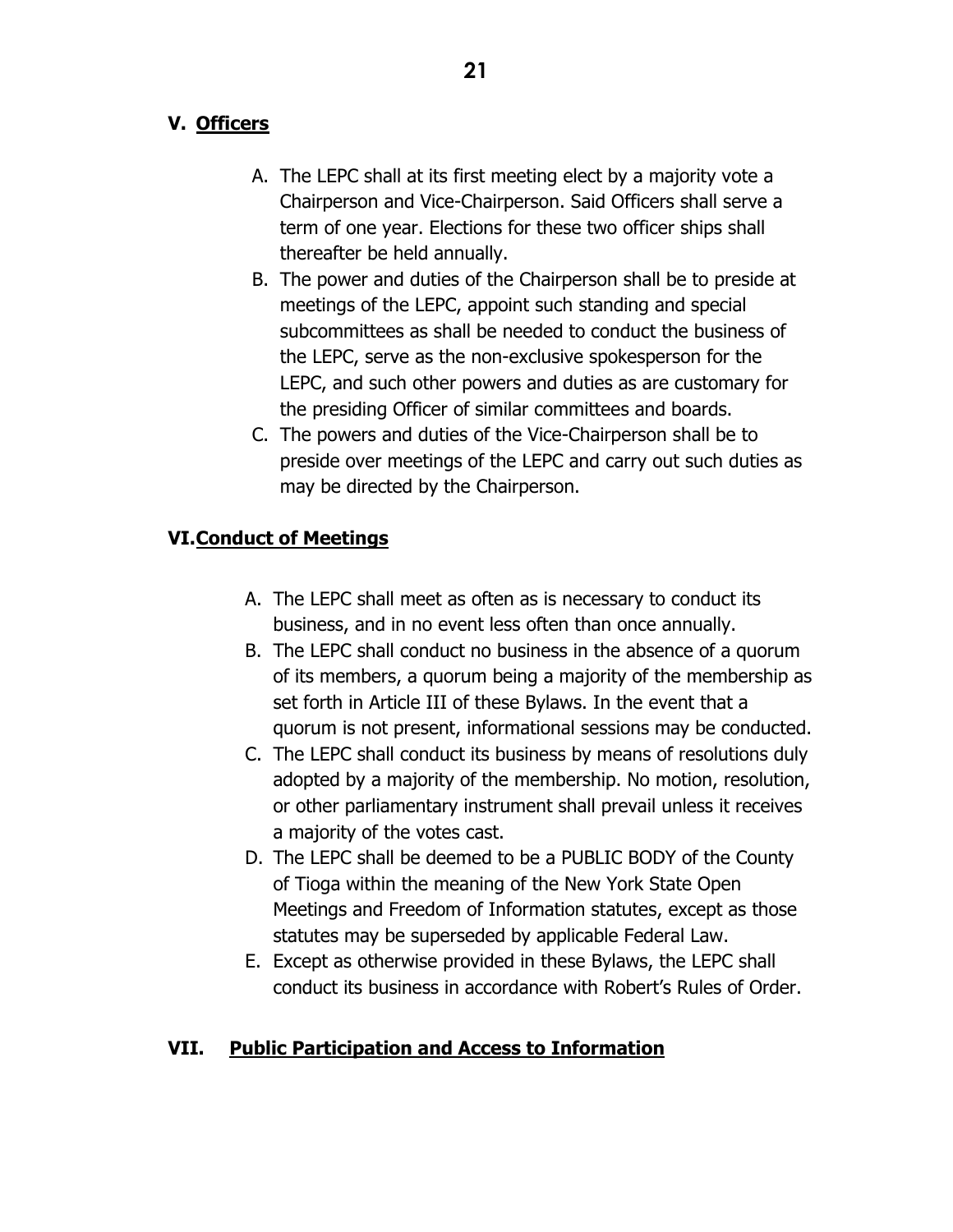- B. The public shall be notified of meetings of the LEPC in accordance with applicable provisions of the New York Open Meetings Law, specifically by advance notice given to the local public media by the Tioga County Emergency Management Office.
- C. At least once annually, the LEPC shall advertise and conduct at least one meeting in which members of the public shall be invited to address the LEPC on matters which they believe should be considered in the emergency response plan.
- D. At least thirty days before the adoption of the emergency response plan or any revision to that plan, the LEPC shall publish a summary of the provisions of the proposed plan or any revision to that plan, and shall hold at least one hearing to receive comments from the public thereon. Minutes of the public comments shall be made, and the LEPC shall take due note of the public comments in its deliberations prior to the adoption of the emergency response plan or its revision. The LEPC shall further adopt by resolution a response to the public comments, including action taken by the LEPC with respect to the comments, prior to adoption of the emergency plan or any revision.
- E. Copies of the emergency response plan with adopted amendments and revisions shall be distributed (may be accomplished through the Tioga County website) to:
	- 1. Cognizant State and Federal authorities;
	- 2. Each municipality within Tioga County
	- 3. All police, fire and EMS agencies with in Tioga County;
	- 4. All 'covered facilities' within Tioga County (within the meaning of PL 99-499)
	- 5. All public libraries within Tioga County
	- 6. Local media
	- 7. The Tioga County Legislature; and members of the LEPC

# **VIII. Public Access to Information**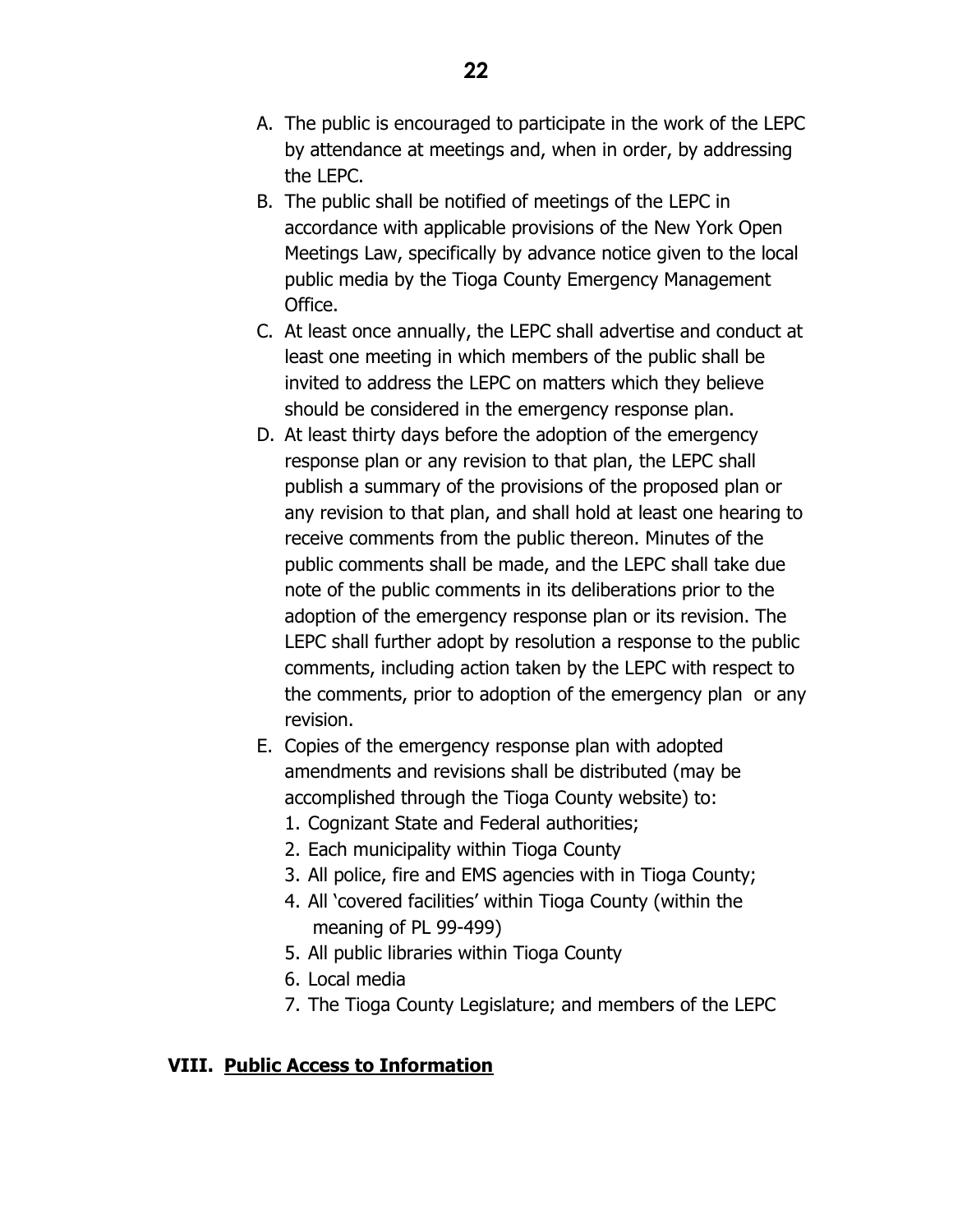- A. The Tioga County Office of Emergency Management is hereby designated as the secretariat of the LEPC.
- B. The Deputy Director of Emergency Preparedness of the Tioga County Emergency Management Office is hereby designated as the Coordinator of Information pursuant to Section 301 (c) of PL 99-499.
- C. The emergency response plan, material safety data sheets (MSDS), lists described in Section 311 (a) (2) of PL 99-499, inventory forms, toxic chemical release forms, and follow up emergency notices shall be made available to the general public, consistent with the trade secret exceptions in Section 322 of PL 99-499, upon request to the Tioga County Emergency Management Office. On request by an owner or operator of a facility subject to the requirements of Section 312 (d) (2) of PL 99-499, the LEPC shall withhold from disclosures under this Section the location of any specific chemical required by Section 312 (d) (2) of PL 99-499 to be contained in an inventory form as Tier II information.
- D. The LEPC shall annually publish a notice in the local newspapers that the emergency response plan, material safety data sheets (MSDS), and inventory forms have been submitted under this Article. Such notice shall announce that members of the public who wish to review any such plan, sheet, form or follow up notice may do so at the Tioga County Emergency Management Office.
- E. Subject to the approval of the LEPC, the Coordinator of Information shall develop and promulgate procedures for processing requests from the public for information under Section C of the Article. Such procedures shall parallel as closely as possible the existing Tioga County procedures under the New York State Freedom of Information Act, provided they are consistent with the requirements of PL 99-499 and these Bylaws.
- F. As recommended by the New York State Emergency Response Commission (SERC), and in addition to hardcopy (paper) Tier II submissions, the Tioga County LEPC will accept the same electronic Tier II submission per the NYS E-Plan Implementation Guide, October 2007, p.2, to satisfy reporting notification to the LEPC, which the SERC accepts to satisfy reporting notification to the State. As further recommended by the SERC in the NYS E-Plan Implementation Guide, October 2007, p.3, the Tioga County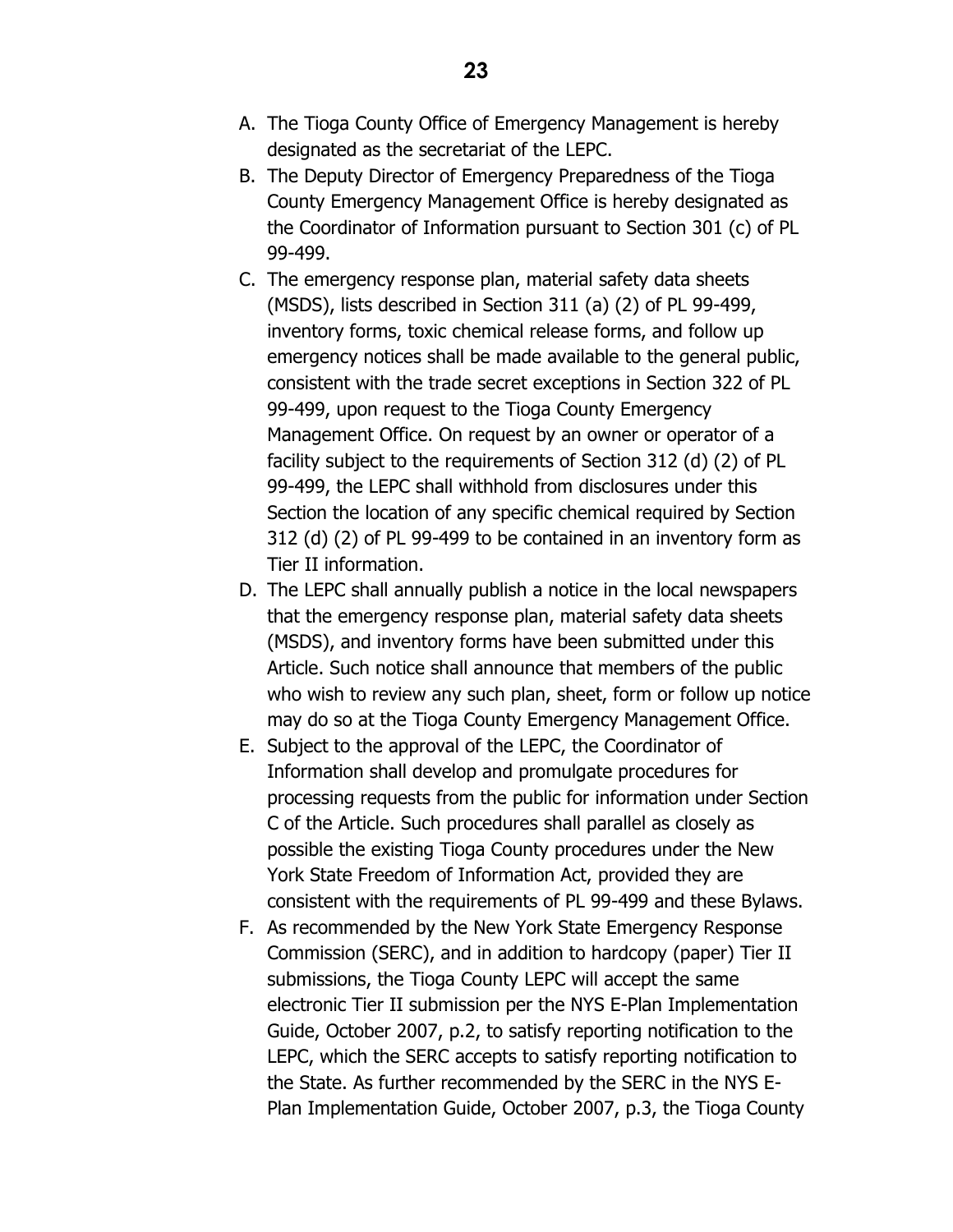LEPC designates the individuals occupying the following positions as "Authorizing Authority", and "Authored User", for so long as those individuals occupy those positions:

- 1. Authorizing Authority Tioga County Deputy Director of Emergency Preparedness
- 2. Authorized Users:
	- a. LEPC Chair
	- b. Tioga County Director of Emergency Management
	- c. Tioga County Fire Coordinator
	- d. Deputy County Fire Coordinator/s

## **IX.Subcommittees**

The Chairperson shall appoint such standing and special subcommittees as the LEPC shall deem necessary to conduct its business.

## **X. Legal Counsel**

The Tioga County Attorney or his/her designee shall serve as legal counsel to the LEPC.

## **XI.Amendments to the Bylaws of the LEPC**

These Bylaws may be amended at any time by an affirmative vote of two-thirds of the membership present at a business meeting, as defined in Article VI, Section B.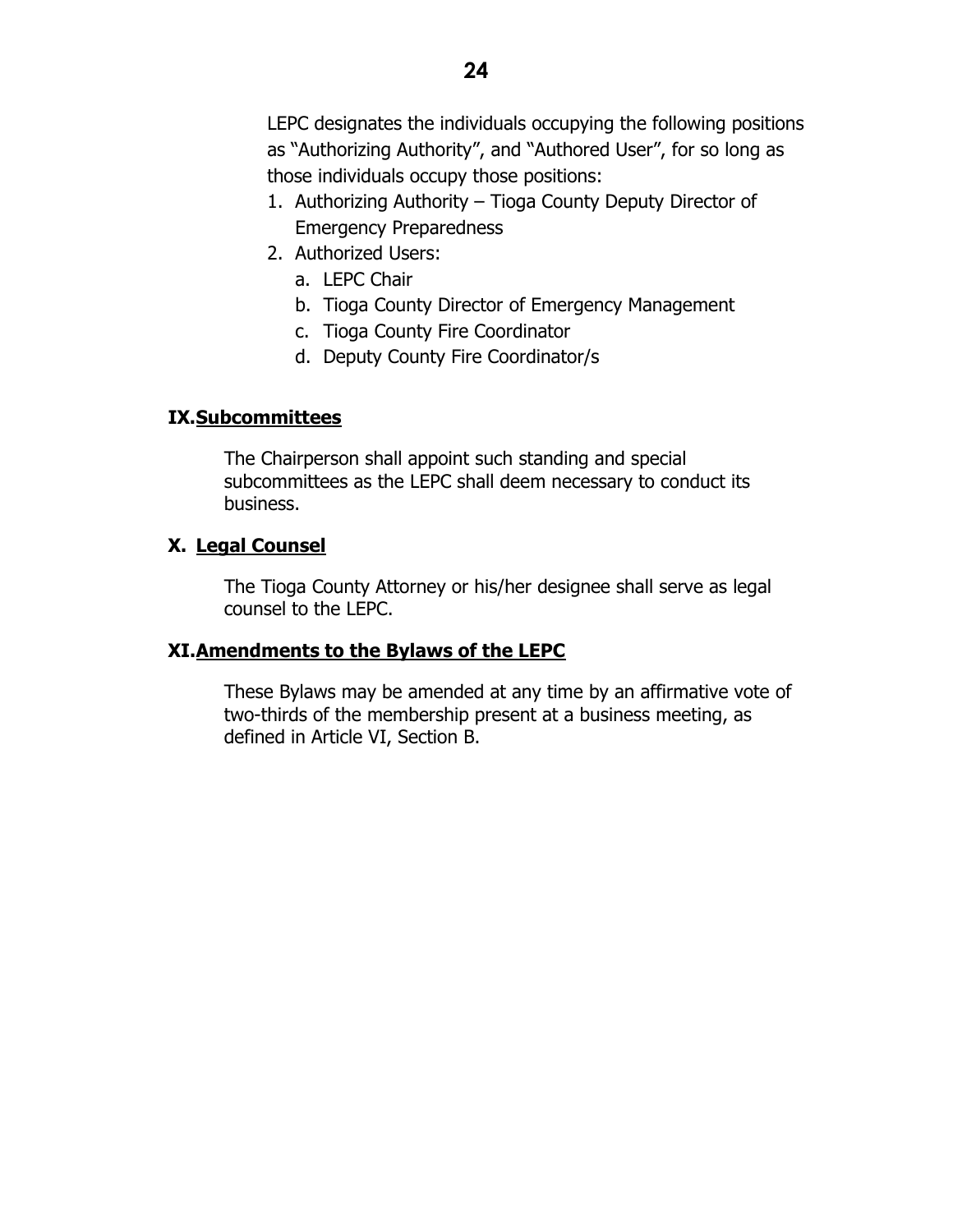| REFERRED TO: | <b>FINANCE/LEGAL COMMITTEE</b> |
|--------------|--------------------------------|
|              |                                |

RESOLUTION NO. –17 ADOPT LOCAL LAW NO. 3 OF 2017

WHEREAS: A public hearing was held on August 10, 2017, following due notice thereof to consider the adoption of Local Law Introductory No. C of the Year 2017 A Local Law of the Tioga County Legislature of the County of Tioga, repealing the wireless communications surcharge authorized by Article Six of the County Law of the State of New York; and imposing the wireless communications surcharges pursuant to the authority of Tax Law §186-g; and

WHEREAS: It is in the best interests of the residents of Tioga County to adopt such Local Law which will Local Law No. 3 of 2017; therefore be it

RESOLVED: That the following Local Law be and hereby is adopted;

County of Tioga

Local Law No. 3 of the Year 2017.

A Local Law of the Tioga County Legislature of the County of Tioga, repealing the wireless communications surcharge authorized by Article Six of the County Law of the State of New York; and imposing the wireless communications surcharges pursuant to the authority of Tax Law §186-g.

Be It Enacted by the Legislature of the County of Tioga as follows:

SECTION 1: A Local Law imposing a Wireless Communication Surcharge in Tioga County hereinafter known as Local Law No. 6 of the year 2003, is hereby REPEALED.

SECTION 2: Imposition of wireless communications surcharges. (a) Pursuant to the authority of Tax Law §186-g, there are hereby imposed and there shall be paid surcharges within the territorial limits of the County of Tioga on: (i) wireless communications service provided to a wireless communications customer with a place of primary use within such County of Tioga, at the rate of thirty cents per month on each wireless communications device in service during any part of the month; and (ii) the retail sale of prepaid wireless communications service sold within such County of Tioga, at the rate of thirty cents per retail sale, whether or not any tangible personal property is sold therewith.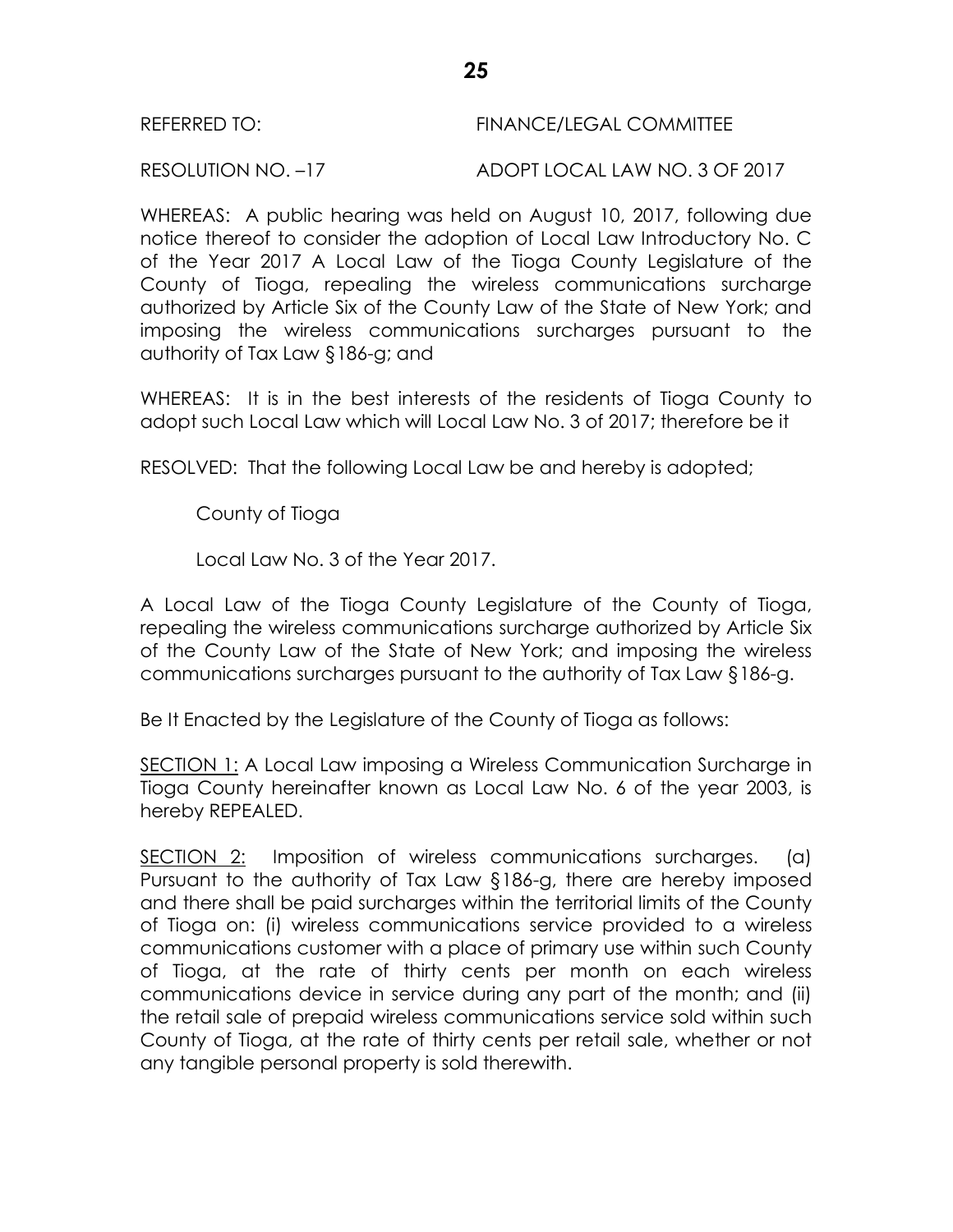(b) Wireless communications service suppliers shall begin to add such surcharge to the billing of its customers and prepaid wireless communications sellers shall begin to collect such surcharge from its customers commencing December 1, 2017.

(c) Each wireless communications service supplier and prepaid wireless communications seller is entitled to retain, as an administrative fee, an amount equal to three percent of its collections of the surcharges imposed by this Local Law, providing that the supplier or seller files any required return and remits the surcharges due to the New York State Commissioner of Taxation and Finance on or before its due date.

SECTION 3: Administration of surcharges. The surcharges imposed by this Local Law shall be administered and collected by the New York State Commissioner of Taxation and Finance as provided in paragraph (8) of Tax Law §186-g, and in a like manner as the taxes imposed by Articles Twenty-Eight and Twenty-Nine of the Tax Law.

SECTION 4: Applicability of State law to surcharges imposed by this Local Law. All the provisions of Tax Law §186-g shall apply to the surcharges imposed by this Local Law with the same force and effect as if those provisions had been set forth in full in this Local Law, except to the extent that any of those provisions is either inconsistent with or not relevant to the surcharges imposed by this Local Law.

SECTION 5: Net collections received by Tioga County from the surcharges imposed by this Local Law shall be expended only upon authorization of the Tioga County Legislature of the County of Tioga and only for payment of system costs, eligible wireless 911 service costs, or other costs associated with the administration, design, installation, construction, operation, or maintenance of public safety communications networks or a system to provide enhanced wireless 911 service serving Tioga County, as provided in paragraph (9) of Tax Law §186-g, including, but not limited to, hardware, software, consultants, financing and other acquisition costs. Tioga County shall separately account for and keep adequate books and records of the amount and object or purpose of all expenditures of all such monies. If, at the end of any fiscal year, the total amount of all such monies exceeds the amount necessary for payment of the above mentioned costs in such fiscal year, such excess shall be reserved and carried over for the payment of those costs in the following fiscal year.

SECTION 6: Effective date. This Local Law shall take effect December 1, 2017.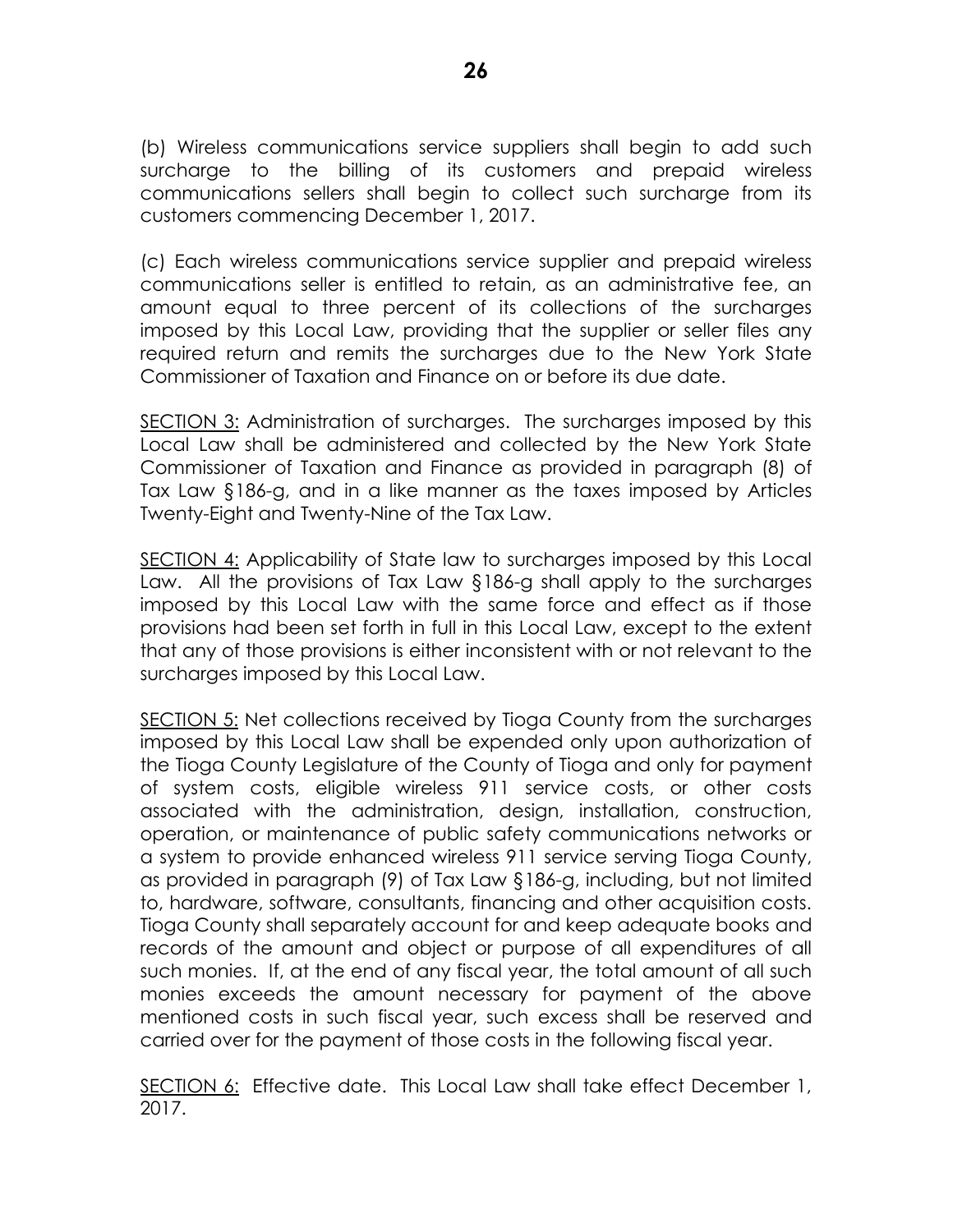#### And be it further

RESOLVED: That the Clerk of the Legislature be and hereby is directed, pursuant to Local Law No. 4 of 1992, to cause to be published in the official newspapers of the County of Tioga a synopsis of such Local Law, such synopsis to be within ten days after adoption of the Local Law; and be it further

RESOLVED: That the Clerk of the Legislature be and hereby is directed within five days after adoption of such Local Law to cause the Local Law to be filed as required by the Municipal Home Rule Law Section 27.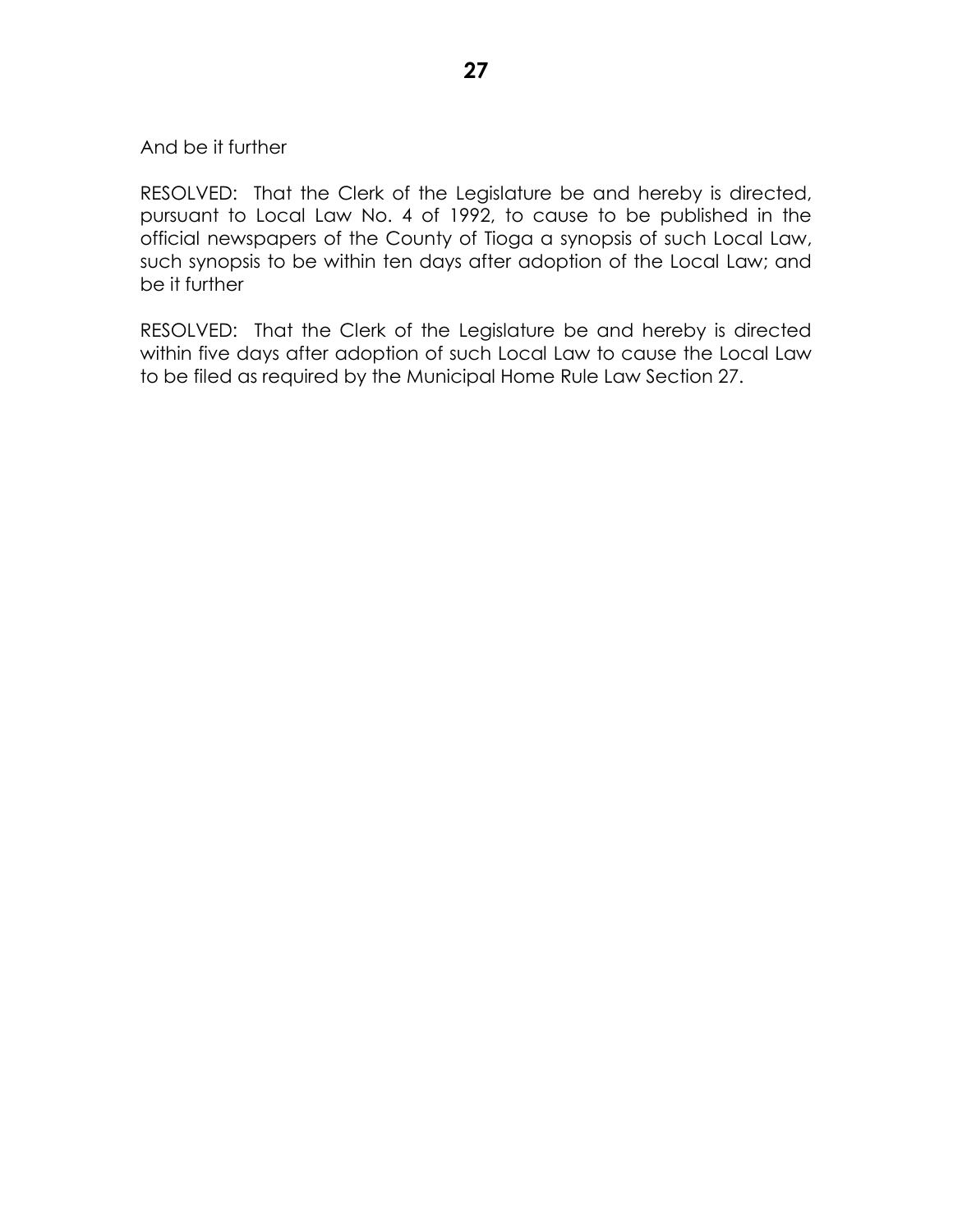RESOLUTION NO. -17 AUTHORIZE THE SALE OF COUNTY OWNED PROPERTY LOCATED IN THE TOWN OF OWEGO TO HAROLD H. GAYLORD & CLAUDIA A. GAYLORD

WHEREAS: Property located in the Town of Owego transferred to Tioga County, identified as Tax Map number 98.00-1-44, parcel number 12911 owes 2015, 2016 and 2017 taxes and is past the last date of redemption; and

WHEREAS: The County has been approached by Harold H. Gaylord & Claudia A. Gaylord, who has made an offer to purchase back their property for \$7,000.00, "as is", thereby placing the property back on the tax rolls; be it therefore

RESOLVED: That the Chair of the Tioga County Legislature be and hereby is authorized to sign and record on receipt of \$7,000.00 and recording costs of \$185.00, a Quit Claim Deed conveying the property transferred to Tioga County, located in the, Town of Owego, identified on the Town of Owego Tax Map as number 98.00-1-44 parcel number 12911 to Harold H. Gaylord & Claudia A. Gaylord or assigns.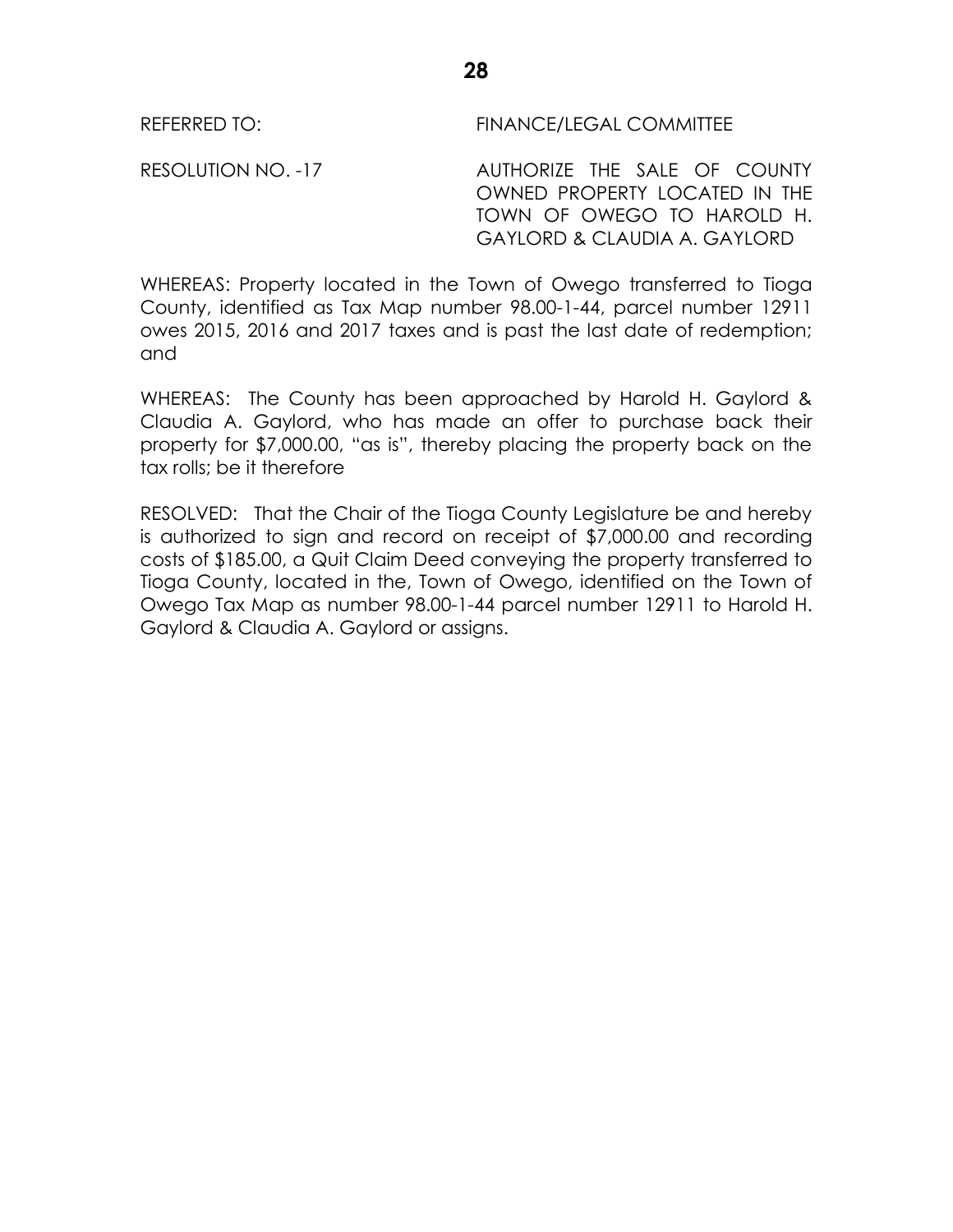RESOLUTION NO. -17 AUTHORIZE THE SALE OF COUNTY OWNED PROPERTY LOCATED IN THE TOWN OF BARTON TO JUDY A. FOOTE

WHEREAS: Property located in the Town of Barton transferred to Tioga County, identified as Tax Map number 113.00-1-6.20, parcel number 12081 owes 2015 and 2017 taxes and is past the last date of redemption; and

WHEREAS: The County has been approached by Judy A. Foote, who has made an offer to purchase back her property for \$2,500.00, "as is", thereby placing the property back on the tax rolls; be it therefore

RESOLVED: That the Chair of the Tioga County Legislature be and hereby is authorized to sign and record on receipt of \$2,500.00 and recording costs of \$185.00, a Quit Claim Deed conveying the property transferred to Tioga County, located in the, Town of Barton, identified on the Town of Barton Tax Map as number 113.00-1-6.20 parcel number 12081 to Judy A. Foote or assigns.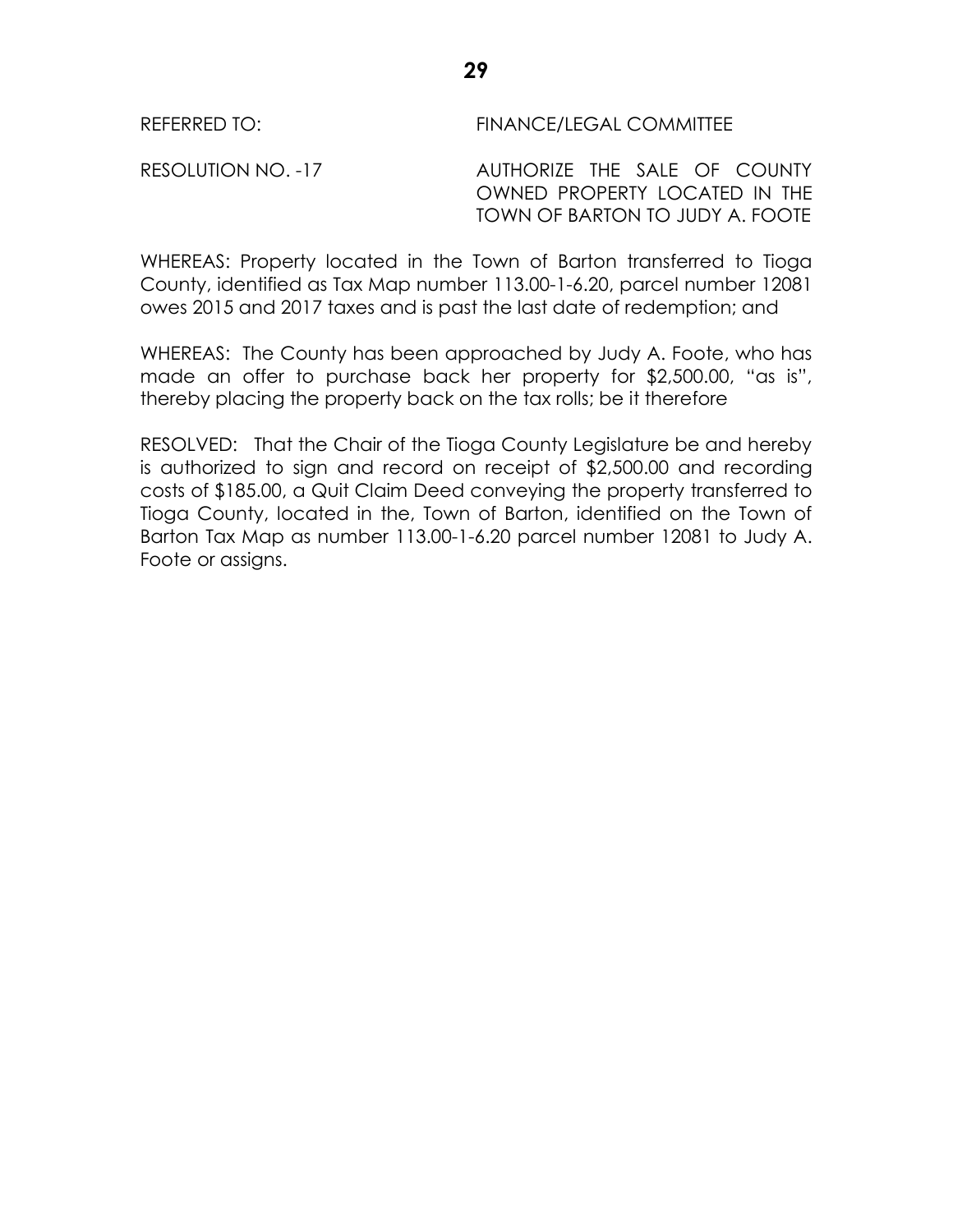RESOLUTION NO. -17 AUTHORIZE THE SALE OF COUNTY OWNED PROPERTY LOCATED IN THE TOWN OF BARTON TO JOHN SAMPSON & PATRICIA JANHONEN

WHEREAS: Property located in the Town of Barton transferred to Tioga County, identified as Tax Map number 134.00-1-20.30, parcel number 1965 owes 2015, 2016 and 2017 taxes and is past the last date of redemption; and

WHEREAS: The County has been approached by John Sampson & Patricia Janhonen, who has made an offer to purchase back their property for \$900.00, "as is", thereby placing the property back on the tax rolls; be it therefore

RESOLVED: That the Chair of the Tioga County Legislature be and hereby is authorized to sign and record on receipt of \$900.00 and recording costs of \$185.00, a Quit Claim Deed conveying the property transferred to Tioga County, located in the, Town of Barton, identified on the Town of Barton Tax Map as number 134.00-1-20.30 parcel number 1965 to John Sampson & Patricia Janhonen or assigns.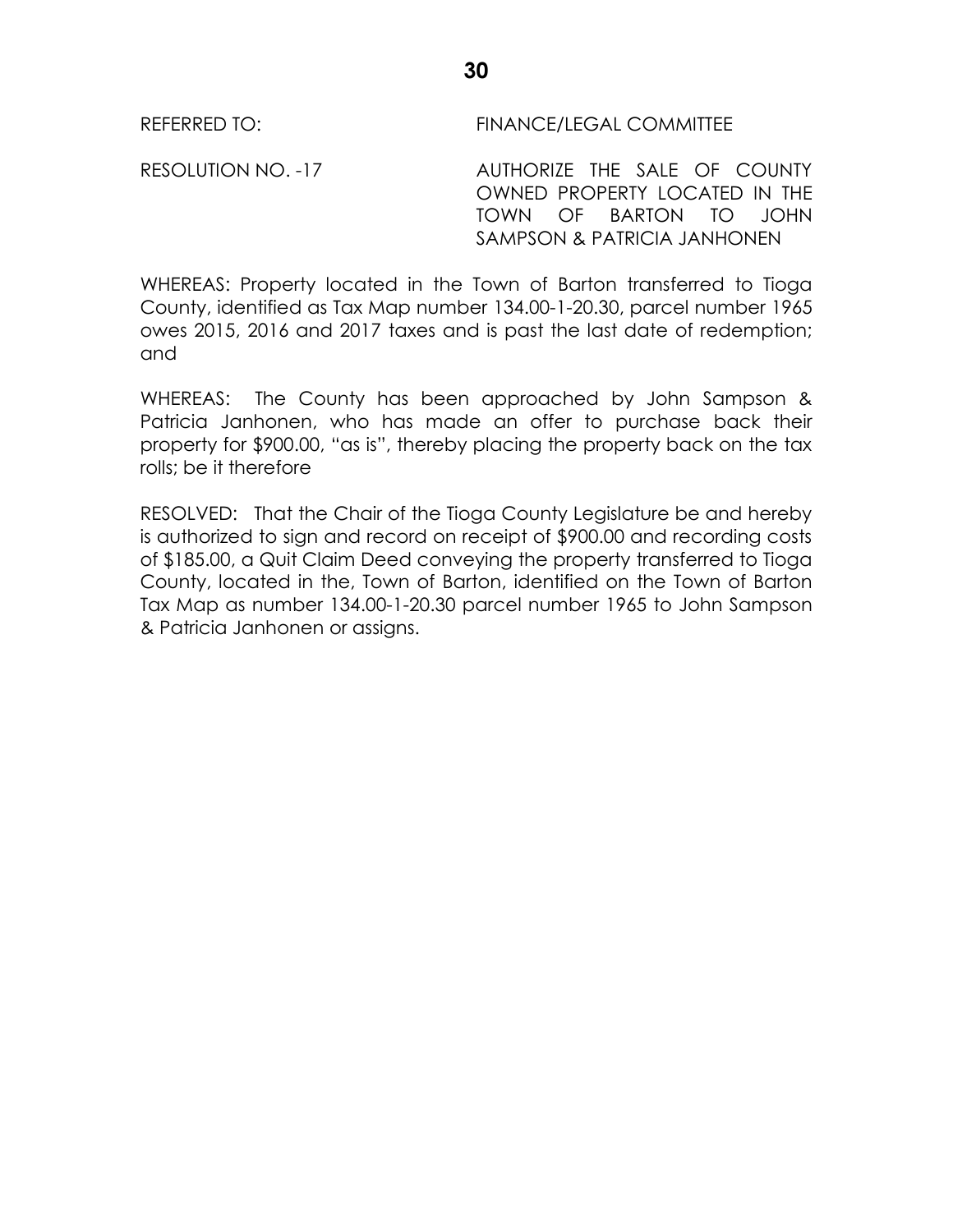RESOLUTION NO. -17 AUTHORIZE THE SALE OF COUNTY OWNED PROPERTY LOCATED IN THE TOWN OF OWEGO TO CHRISTOPHER TYLER

WHEREAS: Property located in the Town of Owego transferred to Tioga County, identified as Tax Map number 164.00-2-22.1, parcel number 5479 owes 2015, 2016 and 2017 taxes and is past the last date of redemption; and

WHEREAS: The County has been approached by Christopher Tyler, who has made an offer to purchase his parents property for \$9,000.00, "as is", thereby placing the property back on the tax rolls; be it therefore

RESOLVED: That the Chair of the Tioga County Legislature be and hereby is authorized to sign and record on receipt of \$9,000.00 and recording costs of \$185.00, a Quit Claim Deed conveying the property transferred to Tioga County, located in the, Town of Owego, identified on the Town of Owego Tax Map as number 164.00-2-22.1 parcel number 5479 to Christopher Tyler or assigns.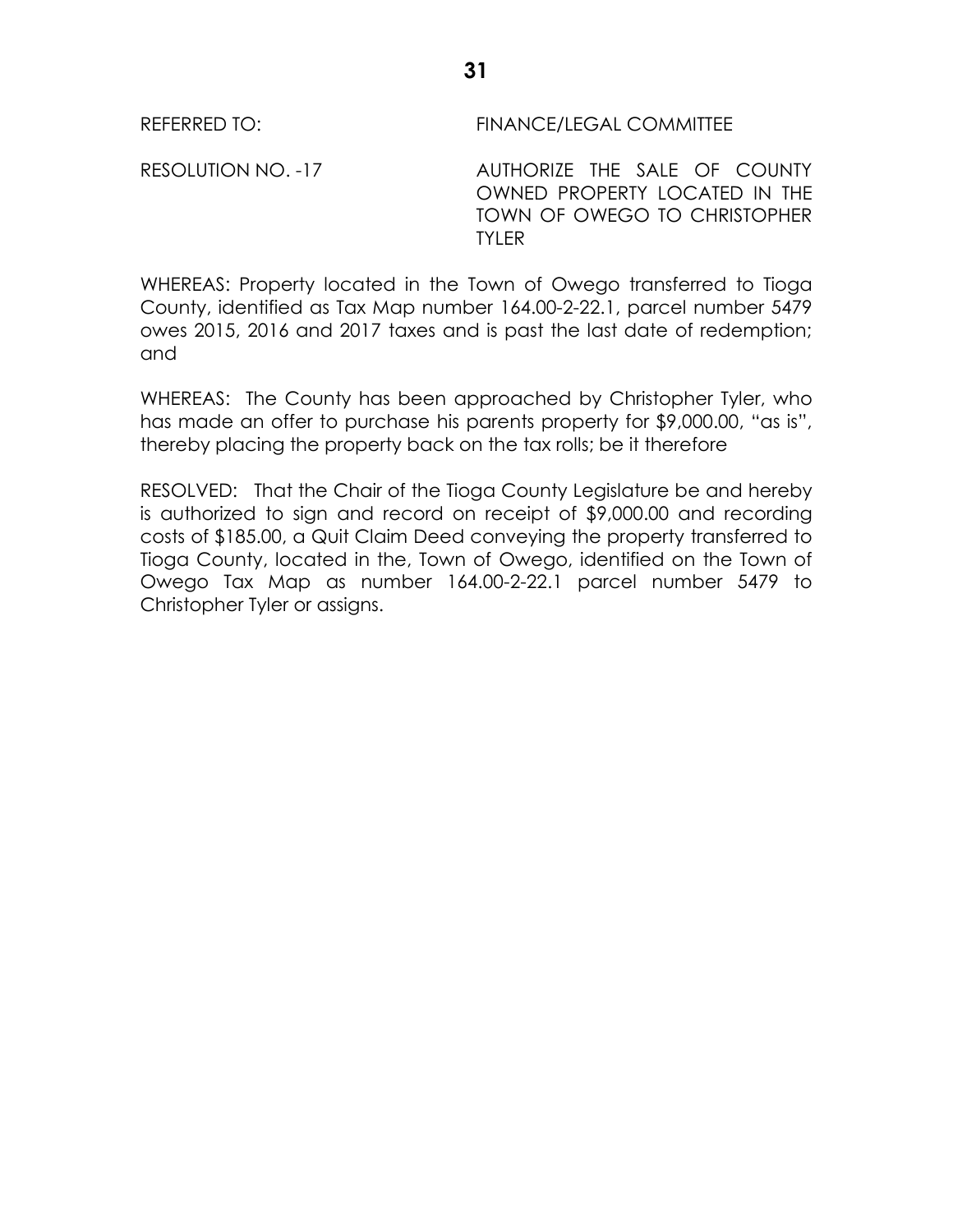RESOLUTION NO. -17 AUTHORIZE THE SALE OF COUNTY OWNED PROPERTY LOCATED IN THE TOWN OF OWEGO TO THE APALACHIN FIRE DEPARTMENT

WHEREAS: Property located in the Town of Owego transferred to Tioga County, identified as Tax Map number 142.14-1-39, parcel number 4817 owes 2015, 2016 and 2017 taxes and is past the last date of redemption; and

WHEREAS: The County has been approached by Apalachin Fire Department, who has made an offer to purchase this property for \$14,000 "as is", thereby placing the property back on the tax rolls; be it therefore

RESOLVED: That the Chair of the Tioga County Legislature be and hereby is authorized to sign and record on receipt of \$14,000 and recording costs of \$185.00, a Quit Claim Deed conveying the property transferred to Tioga County, located in the, Town of Owego, identified on the Town of Owego Tax Map as number 142.14-1-39 parcel number 4817, to Apalachin Fire Department or assigns.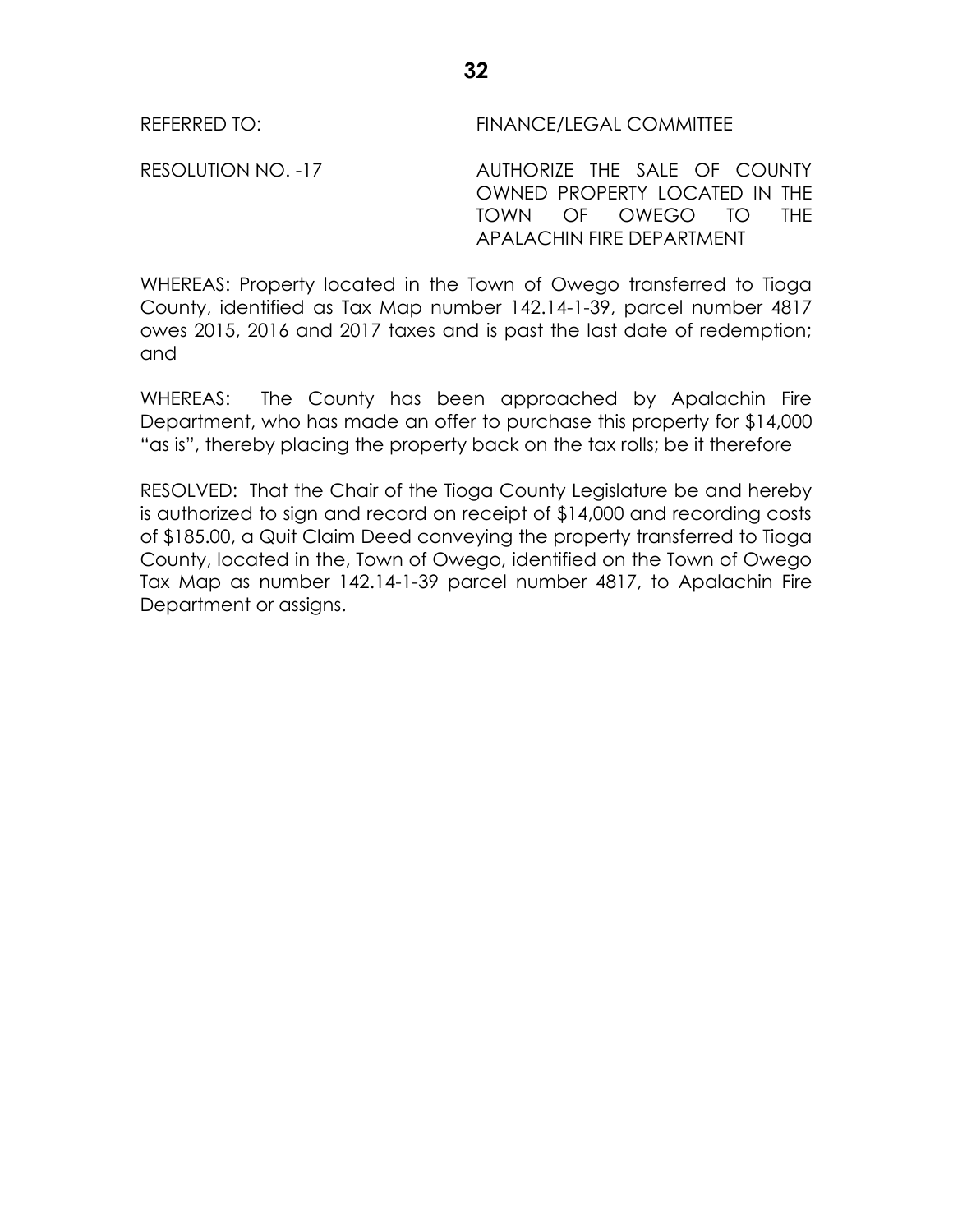REFERRED TO: HEALTH & HUMAN SERVICES COMMITTEE PERSONNEL COMMITTEE

RESOLUTION NO. -17 CREATE AND FILL SEASONAL SOCIAL WELFARE EXAMINER POSITION AND SEASONAL OFFICE SPECIALIST I POSITIONS FOR THE HEAP PROGRAM DEPARTMENT OF SOCIAL SERVICES

WHEREAS: Legislative approval is required for the creation of any new positions within Tioga County; and

WHEREAS: The Home Energy Assistance Program (HEAP) will tentatively begin outreach in mid-August and be in full season on November 13, 2017; and

WHEREAS: The Social Services budget allows for the hiring of the following staff for the HEAP Program:

One, full-time, seasonal Social Welfare Examiner for the period November 1, 2017 through January 31, 2018 at the starting salary of \$14.37 per hour, and

Two, full-time seasonal Office Specialist I for the period November 1, 2017 through January 31, 2018 at the starting salary of \$11.92 per hour, and

One, full-time, seasonal Office Specialist I for the period October 16, 2017 through February 28, 2018 at the starting salary of \$11.92 per hour; therefore be it

RESOLVED: That the Department of Social Services be authorized to create and fill the seasonal HEAP positions listed above and where required, appoint from the appropriate eligible list.